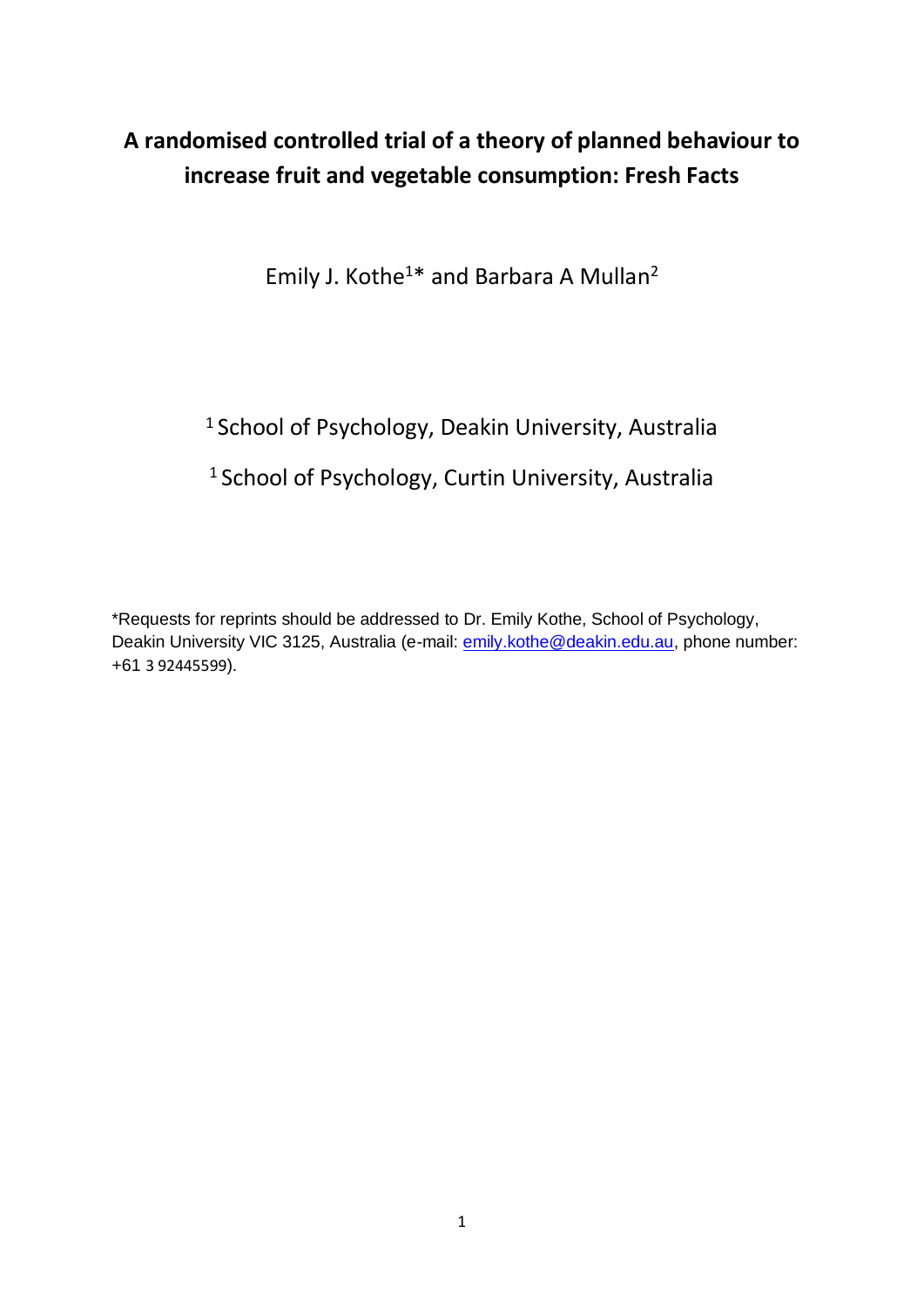#### **Abstract**

Young adults are less likely than other adults to consume fruit and vegetables. Fresh Facts is a theory of planned behaviour based intervention designed to promote fruit and vegetable consumption. The present study sought to evaluate Fresh Facts using a randomised controlled trial. Australian young adults (*n*=162) were allocated to the Fresh Facts intervention or to the control group in 2011. Intervention participants received automated email messages promoting fruit and vegetable consumption every 3 days over the course of the 1 month intervention. Messages targeted attitude, subjective norm, and perceived behavioural control. Theory of planned behaviour variables and fruit and vegetable intake were measured at baseline and post-intervention (Day 30). Significant increases in attitude and subjective norm relative to control were found among Fresh Facts participants. However intention, perceived behavioural control and fruit and vegetable consumption did not change as a result of the intervention. Changes in intention reported by each participant between baseline and followup were not correlated with corresponding changes in fruit and vegetable consumption. Fresh Facts was not successful in increasing fruit and vegetable consumption. Current evidence does not support the use of the theory of planned behaviour in the design of interventions to increase fruit and vegetable intake in this population.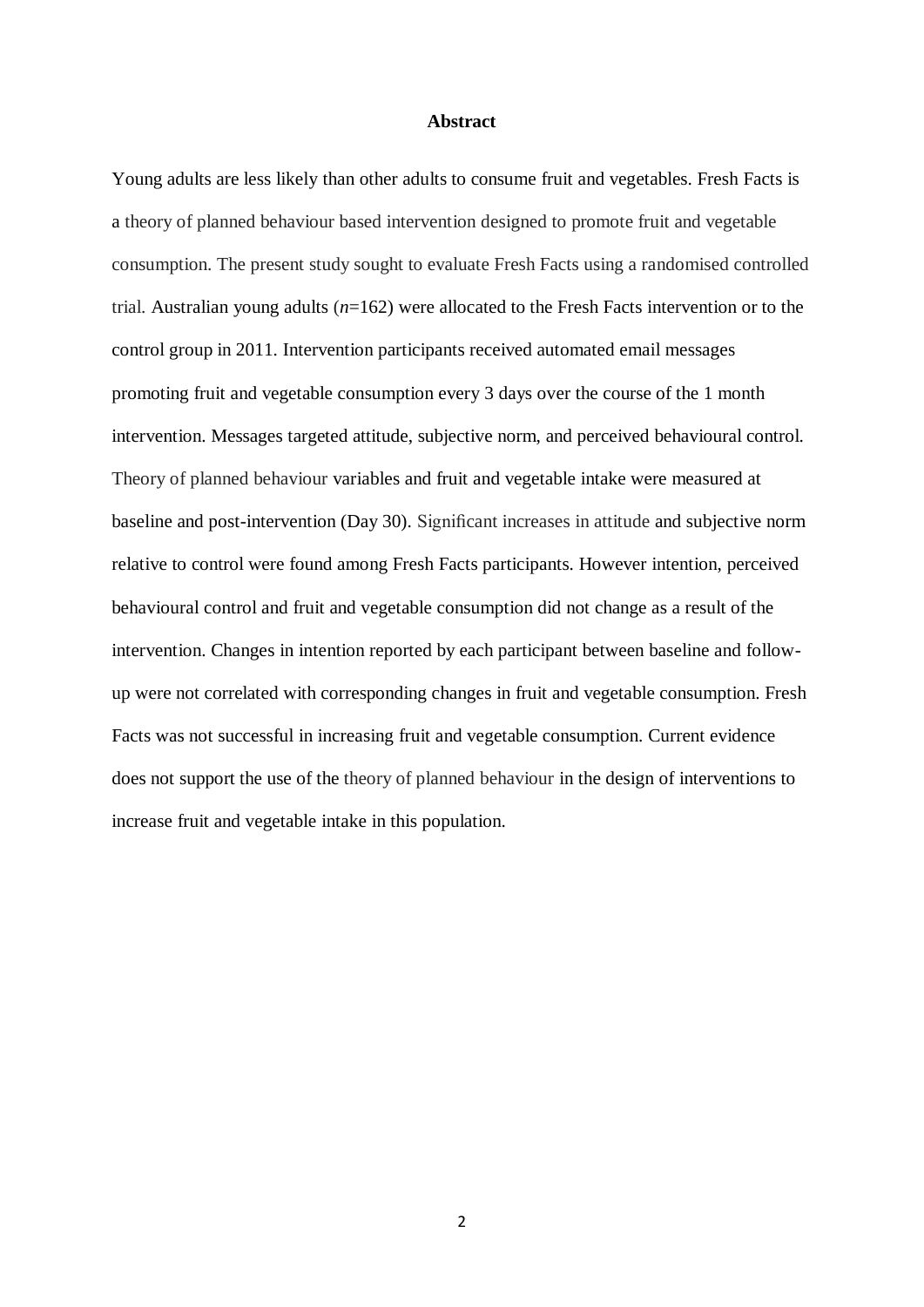Despite the substantial benefits of fruit and vegetable consumption for physical health and reduction of disease risk [\(Dauchet, Amouyel, & Dallongeville, 2009;](#page-21-0) [Dauchet, Amouyel,](#page-21-1) [Hercberg, & Dallongeville, 2006;](#page-21-1) [FAO/WHO, 2003;](#page-21-2) [He, Nowson, & MacGregor, 2006;](#page-22-0) [World Health Organisation, 2002\)](#page-24-0), many young adults fail to consume adequate quantities. Australian guidelines for the consumption of fruit and vegetables recommend a daily intake of two servings of fruit and five servings of vegetables [\(National Health and Medical](#page-23-0) [Research Council, 2003\)](#page-23-0). Age-stratified analyses indicate that in Australia, as in many other regions, young adults are less likely than other adults to meet dietary guidelines [\(Australian](#page-20-0) [Bureau of Statistics, 1997;](#page-20-0) [World Health Organisation, 2004\)](#page-24-1). This pattern of inadequate consumption suggests the need for nutrition interventions designed to specifically target this age group.

One recent intervention that used health behaviour theory to design and evaluate an intervention for this population is *Fresh Facts* [\(Kothe & Mullan, 2012;](#page-22-1) [Kothe, Mullan, &](#page-23-1) [Butow, 2012\)](#page-23-1).The Fresh Facts intervention is based on the Theory of Planned Behaviour [\(Ajzen, 1991;](#page-20-1) [Fishbein & Ajzen, 2010\)](#page-21-3) and was designed to increase fruit and vegetable consumption through email-delivered messages. According to the Theory of Planned Behaviour, intention is the most proximal predictor of behaviour. Intention in turn is predicted by three constructs, attitude (evaluation of the behaviour and its expected outcomes), subjective norm (perceived social pressure to engage in the behaviour), and perceived behavioural control (perceived ease or difficulty of engaging in the behaviour). The Fresh Facts intervention targets these three factors in order to increase fruit and vegetable consumption [\(Kothe, et al., 2012\)](#page-23-1). Preliminary evaluations of the intervention have indicated that Fresh Facts is highly rated by participants as interesting, credible, logical, easy to understand, useful and personally relevant [\(Kothe & Mullan, 2012\)](#page-22-1). It also appears that Fresh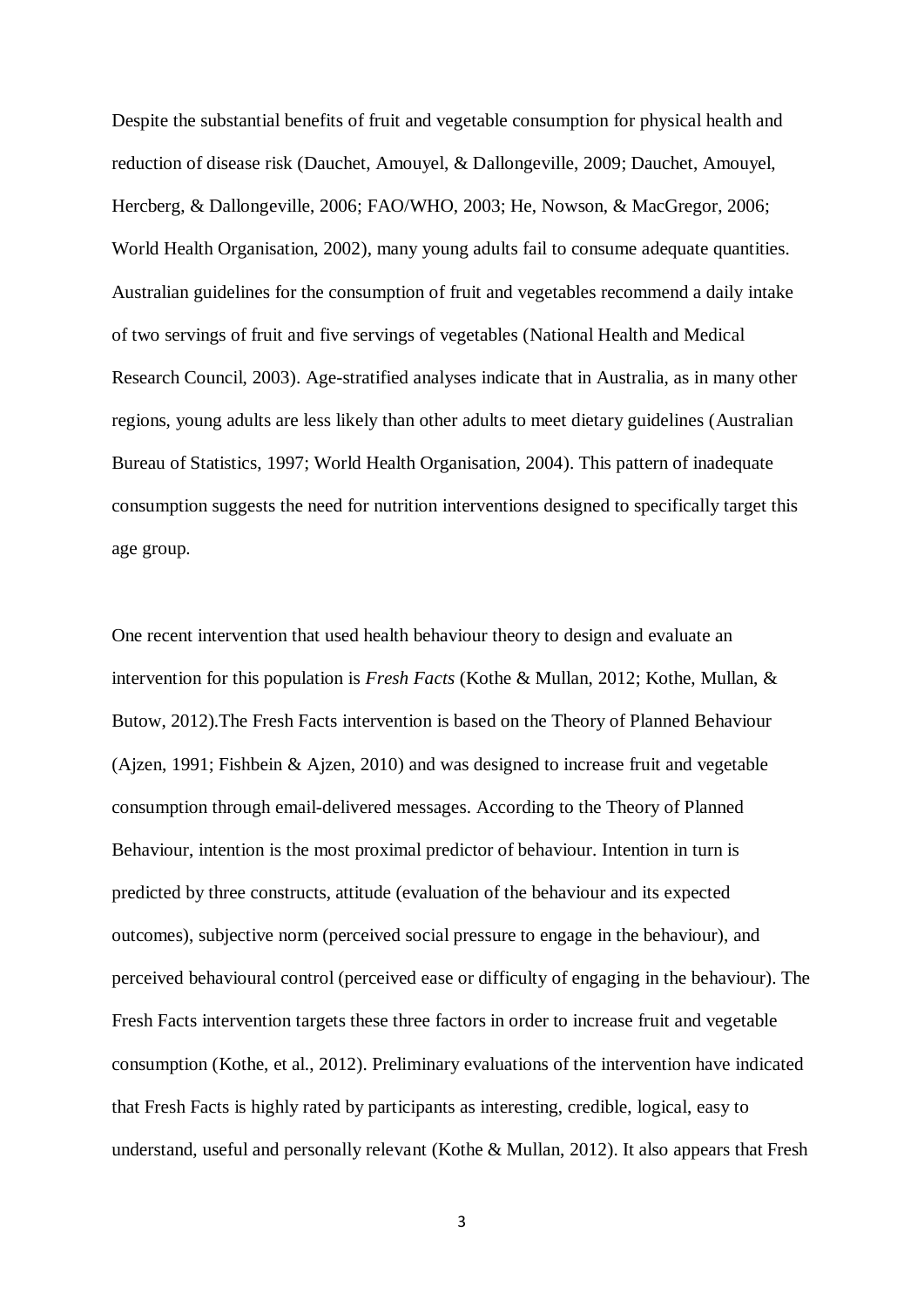Facts may lead to clinically significant increases in fruit and vegetable consumption [\(Kothe,](#page-23-1) [et al., 2012\)](#page-23-1). However, since the previous evaluation of the efficacy of Fresh Facts did not include a control group [\(Kothe, et al., 2012\)](#page-23-1), it was not possible to determine whether reported changes in fruit and vegetable consumption reflected actual changes in intake as a result of the intervention or were an artefact of the experimental design, or whether such changes were related to natural changes in TPB constructs. These methodological limitations clearly demonstrate the need for a randomised controlled trial of the Fresh Facts intervention in order to properly test and evaluate the effect of the intervention on fruit and vegetable intake and theory of planned behaviour variables. The intervention was developed using an intervention mapping approach to the selection of intervention targets [\(Bartholomew, Parcel,](#page-20-2) [Kok, & Gottlieb, 2001\)](#page-20-2). The strategy of attempting to increase fruit and vegetable consumption by seeking to change TPB-related constructs. This intervention approach was selected on the basis of studies showing that the theory consistently predicts fruit and vegetable intake and research that has suggested the use of this theory in the design and evaluation of interventions to improve fruit and vegetable intake [\(Allom & Mullan, 2011;](#page-20-3) [Collins & Mullan, 2011;](#page-21-4) [Guillaumie, Godin, & Vézina-Im, 2010;](#page-22-2) [Kothe, et al., 2012\)](#page-23-1), and that the web-based interventions based on this theory appear to be more successful that interventions based on other theories or that lack an underlying theoretical approach [\(Webb,](#page-24-2) [Joseph, Yardley, & Michie, 2010\)](#page-24-2). The purpose of this research was to empirically investigate the potential for this theory to be applied in the context of fruit and vegetable consumption.

For example, Guillamie et. al. [\(2010\)](#page-22-2) conducted a review of the use of social cognition models in the prediction of fruit and vegetable consumption in order to guide intervention development. Their results suggested that the TPB was the preferred model for explained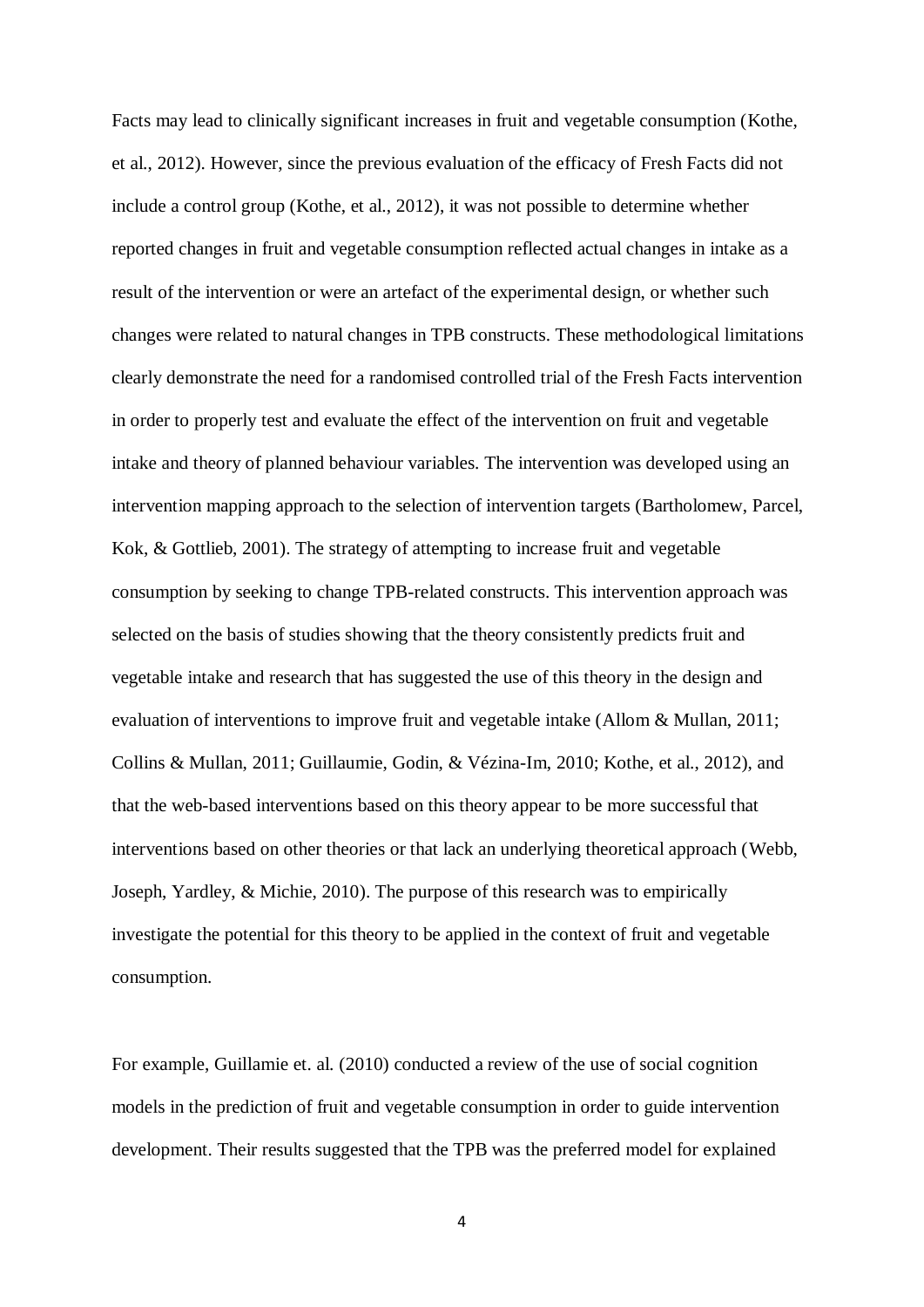fruit and vegetable intake intention and behaviour [\(Guillaumie, et al., 2010\)](#page-22-2). In the context of the young adults, previous research conducted as part of the development of Fresh Facts found that intention accounted for 24.3% of the variance in fruit and vegetable intake [\(Kothe,](#page-23-1) [et al., 2012\)](#page-23-1). In turn, TPB variables (attitude, subjective norm, and perceived behavioural control) accounted for 55% of the variance in intention. Attitude, perceived behavioural control and subjective norm were each significant predictors of behaviour [\(Kothe, et al.,](#page-23-1) [2012\)](#page-23-1). Together these two strands of evidence provide support for the strategy of increasing fruit and vegetable consumption by targeting attitude, subjective norm, and PBC.

The present study was intended to replicate and extend findings from the previous evaluations of the intervention through the addition of a control group. The aims of the study were to evaluate the impact of the intervention on theory of planned behaviour variables and fruit and vegetable consumption and to investigate the extent to which intervention effects could be explained using the processes of change implied by the theory of planned behaviour. It was hypothesised that exposure to the intervention would result in greater changes in attitude, subjective norm, perceived behavioural control, intention, and fruit and vegetable consumption relative to the control group.

### **Method**

#### *Participants and Procedure*

First year undergraduate students from an Australian University were recruited to the study. All participants were enrolled in an introductory psychology course and received course credit for their participation. As with previous evaluations of Fresh Facts, all aspects of the study occurred online and could be completed from any computer with internet access [\(Kothe, et al., 2012\)](#page-23-1).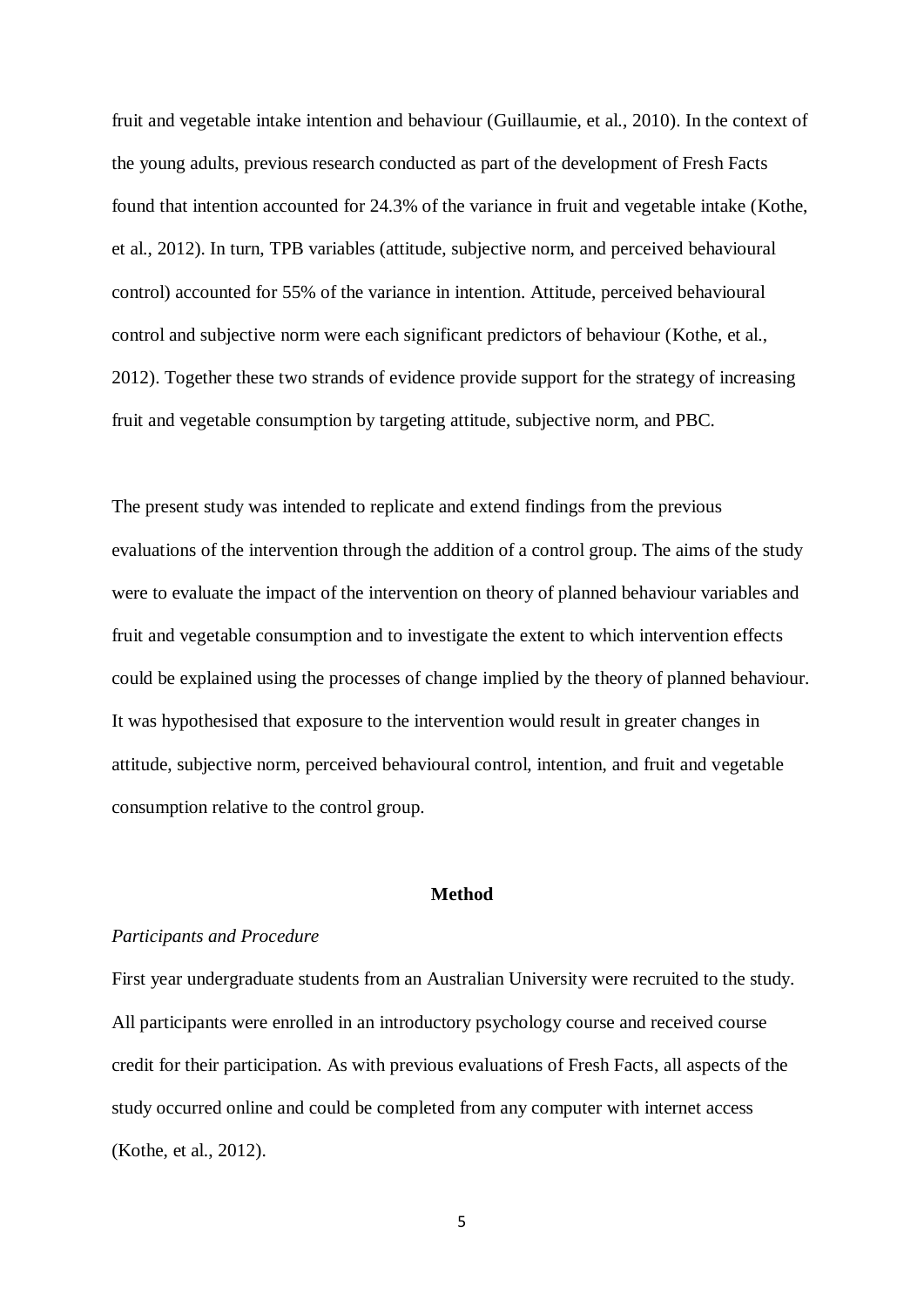After completing a consent form online, participants were computer randomised to the intervention or control group. All participants completed a baseline questionnaire at Time 1, which included measures of demographics; fruit and vegetable intake; and a TPB questionnaire. Intervention participants received the Fresh Facts intervention (described below) via email over the 30 day intervention period. All participants received an invitation to complete the follow-up questionnaire on Day 30. The Time 2 questionnaire included a second administration of the fruit and vegetable consumption measure and TPB items. This study was approved by the University Human Research Ethics Committee.

#### *The Fresh Facts Intervention*

The intervention consisted of a 30-day program designed to target attitude, subjective norm, and perceived behavioural control. Participants in the intervention condition received automated intervention messages every 3 days. As described elsewhere [\(Kothe, et al., 2012\)](#page-23-1), the design of intervention content for the Fresh Facts intervention was guided by the taxonomy of behaviour-change techniques and interviews with members of the target population [\(Abraham & Michie, 2008\)](#page-20-4). All techniques used in the present study have previously been identified as potentially being linked to attitude, subjective norm, and/or PBC (Abraham, Kok, Schaalma, & Luszczynska, 2010). For a summary of the intervention techniques used in the present study see Table 1. Example intervention messages are available in the supplementary material (Appendix A).

### *[Table 1 about here]*

#### *Measures*

Theory of planned behaviour constructs (intention, attitude, subjective norm and perceived behavioural control) were assessed using a purpose designed questionnaire. The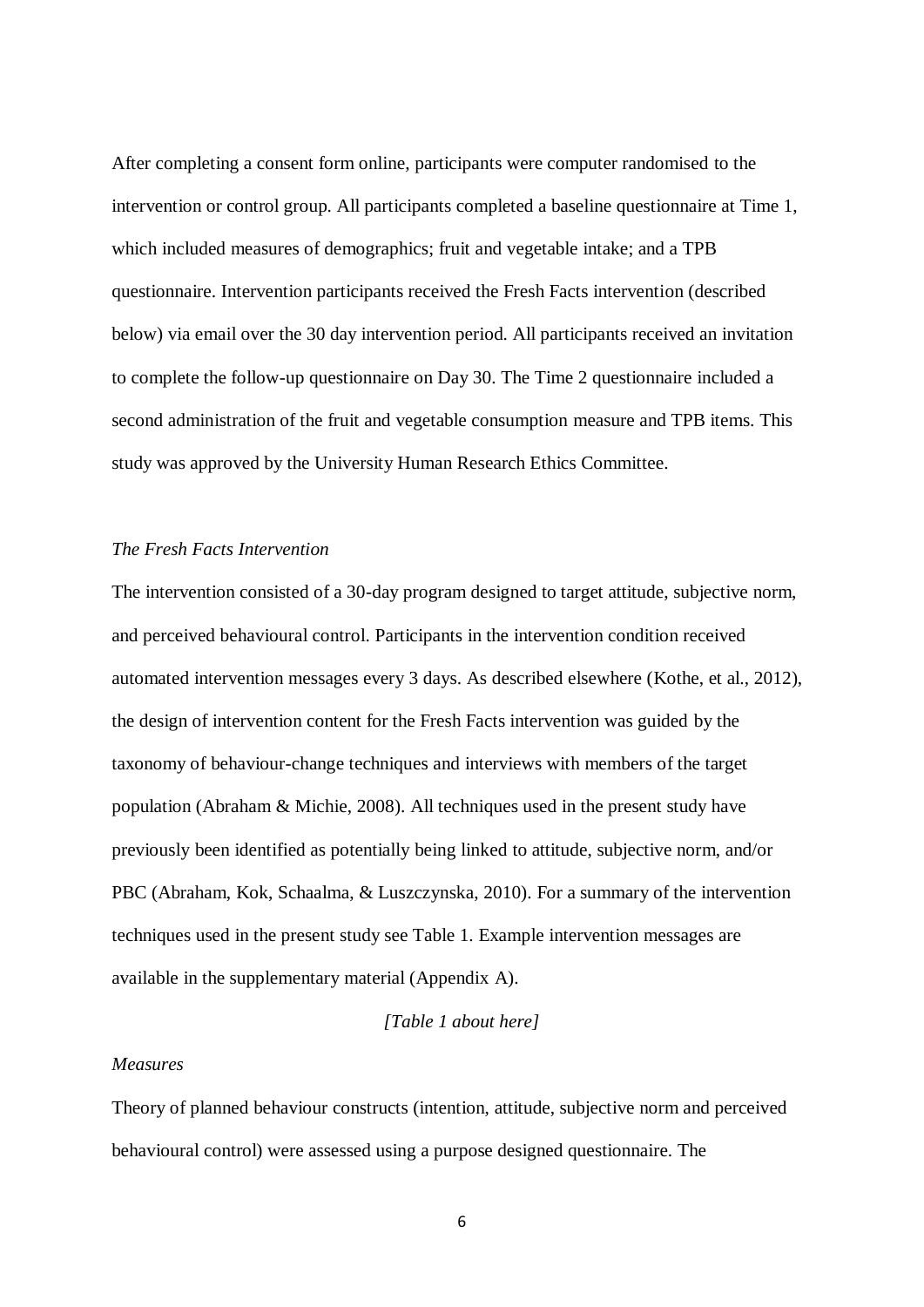questionnaire has been described in detail elsewhere [\(Kothe, et al., 2012\)](#page-23-1). Intention, attitude, subjective norm and PBC were all assessed using a 100 point visual analogue scale at both baseline and post-intervention follow-up. Fruit and vegetable consumption was measured using a brief self-report measure of previous day consumption (e.g. *How many servings of fruit did you eat yesterday?*). Scores were summed to create a composite score of the previous day fruit and vegetable consumption.

#### *Statistical analyses*

A series of two-way analyses of variance (ANOVAs) were conducted to ensure that randomisation of participants to conditions was successful and that participants who dropped out of the study between baseline and follow-up (n=30) did not systematically differ from those who completed both time points (n=132) on any of the primary or secondary endpoints.

Intervention effects were formally tested using a series of repeated measures ANOVAs. The dependent variables were the fruit and vegetable consumption and theory of planned behaviour measures. Time of assessment was entered as a within-subjects factor and condition was entered as a between-subjects factor. A time-by-group interaction term was calculated to investigate differences in the rate of change between each group for all of the primary and secondary endpoints. The relationships between primary and secondary endpoints and between changes in each of these constructs were evaluated using bivariate correlations.

Sensitivity analyses were conducted in G\*Power to evaluate the sufficiency of the obtained sample size. The study was sufficiently power to detect intervention effects of  $\eta^2 \ge 0.01$  $(\alpha = 0.05$  and 1-β=.08). This is typically classified as a small effect [\(Schneider, Gruman,](#page-23-2) &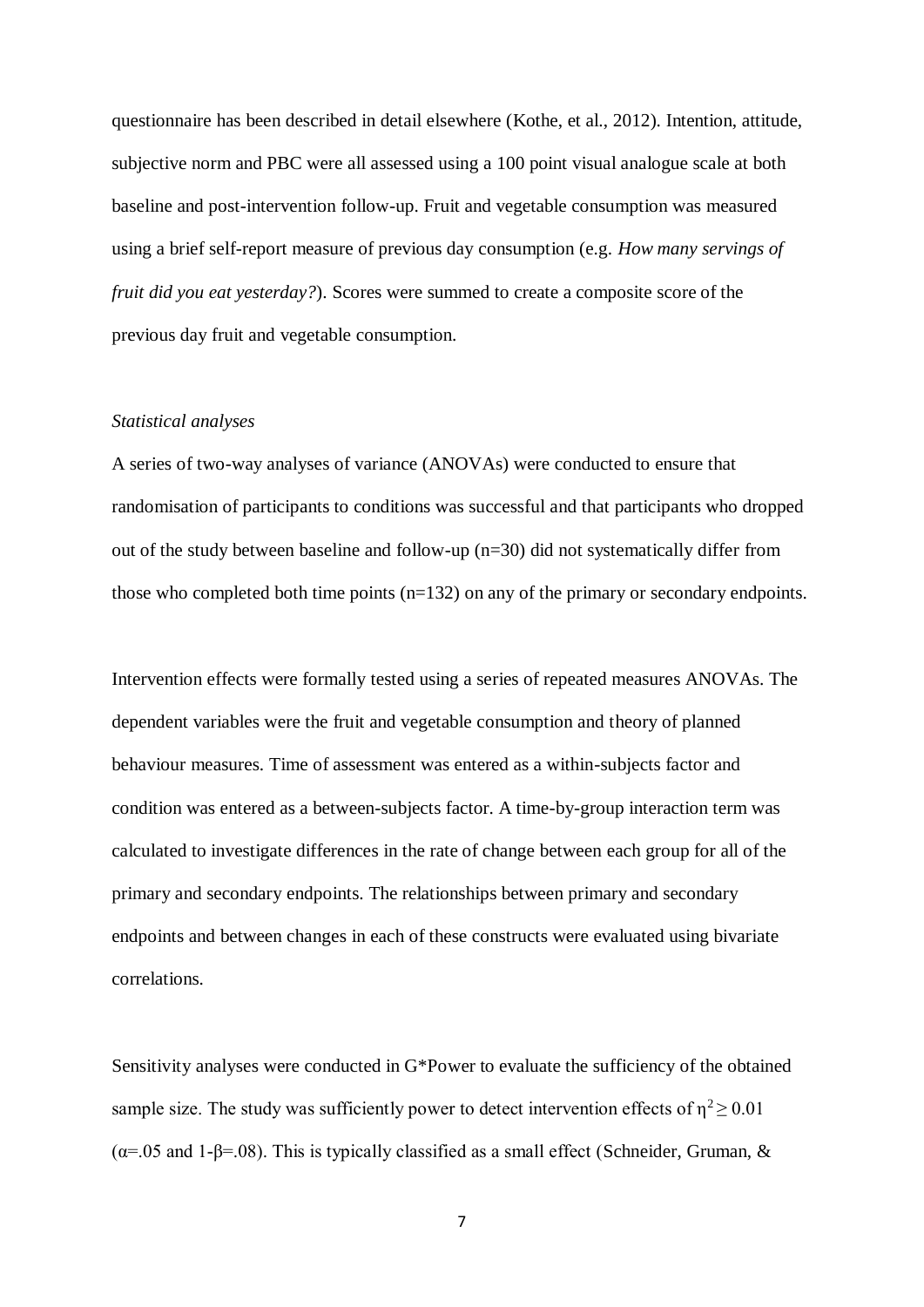[Coutts, 2005\)](#page-23-2).

### **Results**

One hundred and eighty participants completed baseline data collection. Age in years of the sample ranged from 18 to 25, with a mean age of 18.84 years (*SD* = 1.30). The majority of participants (83.3%) were female (see Table 2). Across the entire cohort, 82% of individuals did not consume recommended quantities of fruit and vegetables at baseline (mean  $= 4.64$ ) servings/day, range 0-10 servings/day). Consistent with research suggesting beneficial effects of increasing fruit and vegetable consumption beyond the seven servings recommended in Australian guidelines [\(FAO/WHO, 2003\)](#page-21-2), participants who reported that they were meeting dietary recommendations at baseline were included in the final dataset (see Figure 1 for the flow of participants through the study).

### *[Table 2 about here]*

### *Tests of representativeness*

There were no significant differences between the control and intervention group or between completers (n=132) and drop-outs (n=30) on any of the primary or secondary endpoints. Analyses of condition x attrition interactions indicated an equivalent effect of attrition between the two conditions.

#### *Testing intervention effects*

Means and standard deviations for each variable at each time point are shown in Table 3. Consistent with the lack of between-group differences reported above, there was no main effect of condition for any of the primary or secondary endpoints. However, there was a main effect for time on several variables of interest. There was a significant main effect for time on subjective norm,  $F(1,130) = 42.25$   $p < .001$  d = 0.56; perceived behavioural control,  $F(1,130)$  $= 13.059$  *p*  $< .001$  d  $= 0.33$ ; intention  $F(1,130) = 23.345$  *p*  $< .001$  d  $= 0.43$ ; and fruit and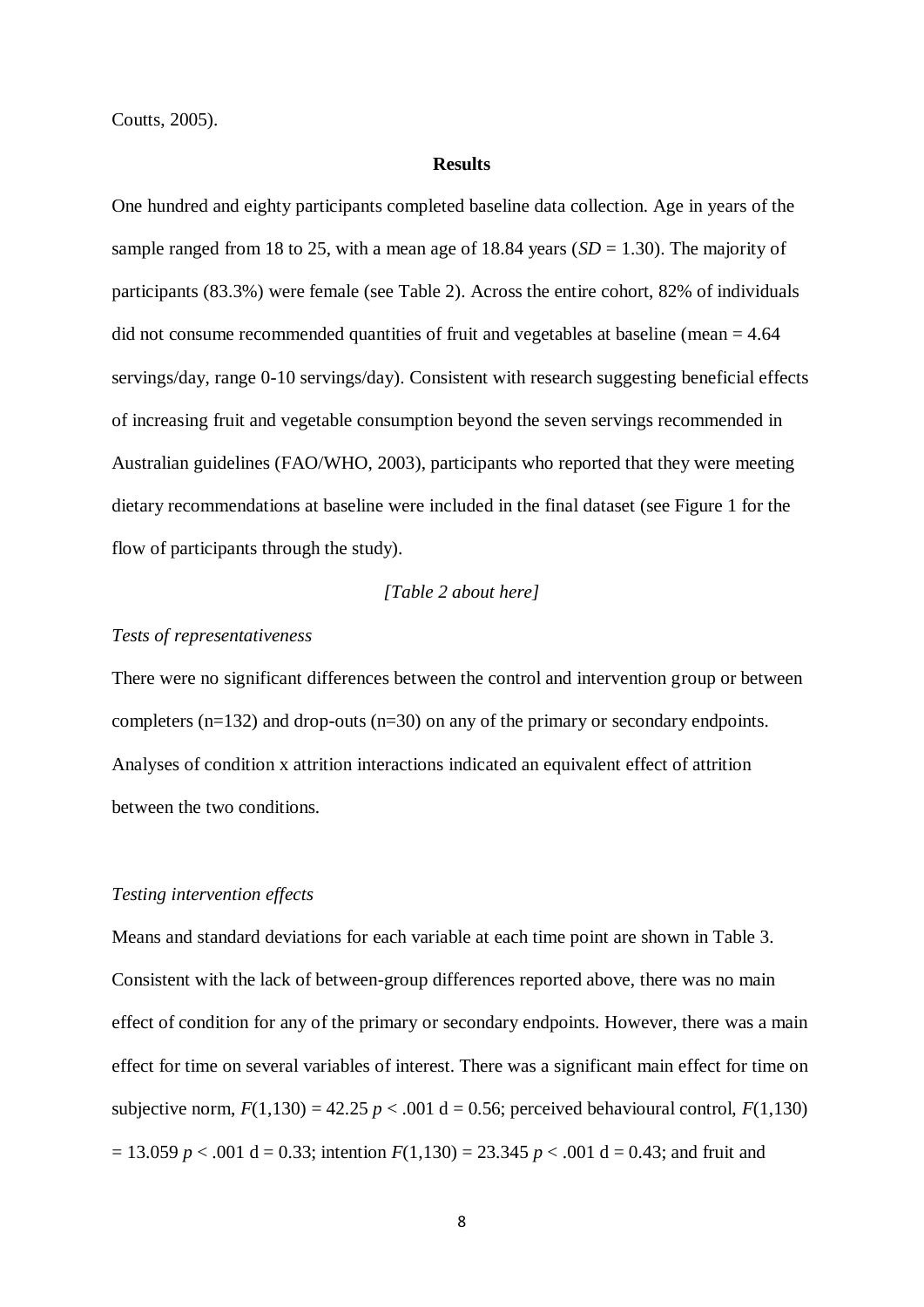vegetable consumption,  $F(1,130) = 8.45$   $p = .004$  d = 0.25. This indicates that across the entire cohort subjective norm, perceived behavioural control, intention, and fruit and vegetable consumption changed significantly between baseline and follow-up. There was no time effect for attitude  $(d = 0.07)$ .

### [Table 3 about here]

Interaction terms revealed intervention effects across a range of endpoints. There was a significant time x condition interaction for attitude, indicating that change in attitude between baseline and follow-up varied as a function of condition,  $F(1,130) = 6.137$   $p = .015$  d= 0.43. The increase in attitude between baseline and follow-up was significantly greater in the intervention group than in the control group. There was also a significant time x condition interaction for subjective norm,  $F(1,130) = 4.919$   $p = .028$  d= 0.39, indicating that change in subjective norm between baseline and follow-up was significantly greater in the intervention group than in the control group. The time x condition interaction was not significant for perceived behavioural control,  $F(1,130) = 0.001$   $p = .977$  d = 0.005; intention,  $F(1,130) =$ 0.046  $p = 0.830$  d = 0.04; or fruit and vegetable consumption,  $F(1,130) = 0.459$   $p = 0.499$  d = 0.12.

Table 4 presents the relationships between theory of planned behaviour variables at each time point and changes in these variables across the course of the intervention. Consistent with the theory of planned behaviour, intention was correlated with fruit and vegetable consumption at each time point. Similarly, attitude, subjective norm, and perceived behavioural control were associated with intention at both time 1 and time 2. However, change in fruit and vegetable consumption between time 1 and time 2 was not associated with change in intention, nor was change in intention associated with change in attitude or perceived behavioural control. Change in intention was significantly associated with change in subjective norm.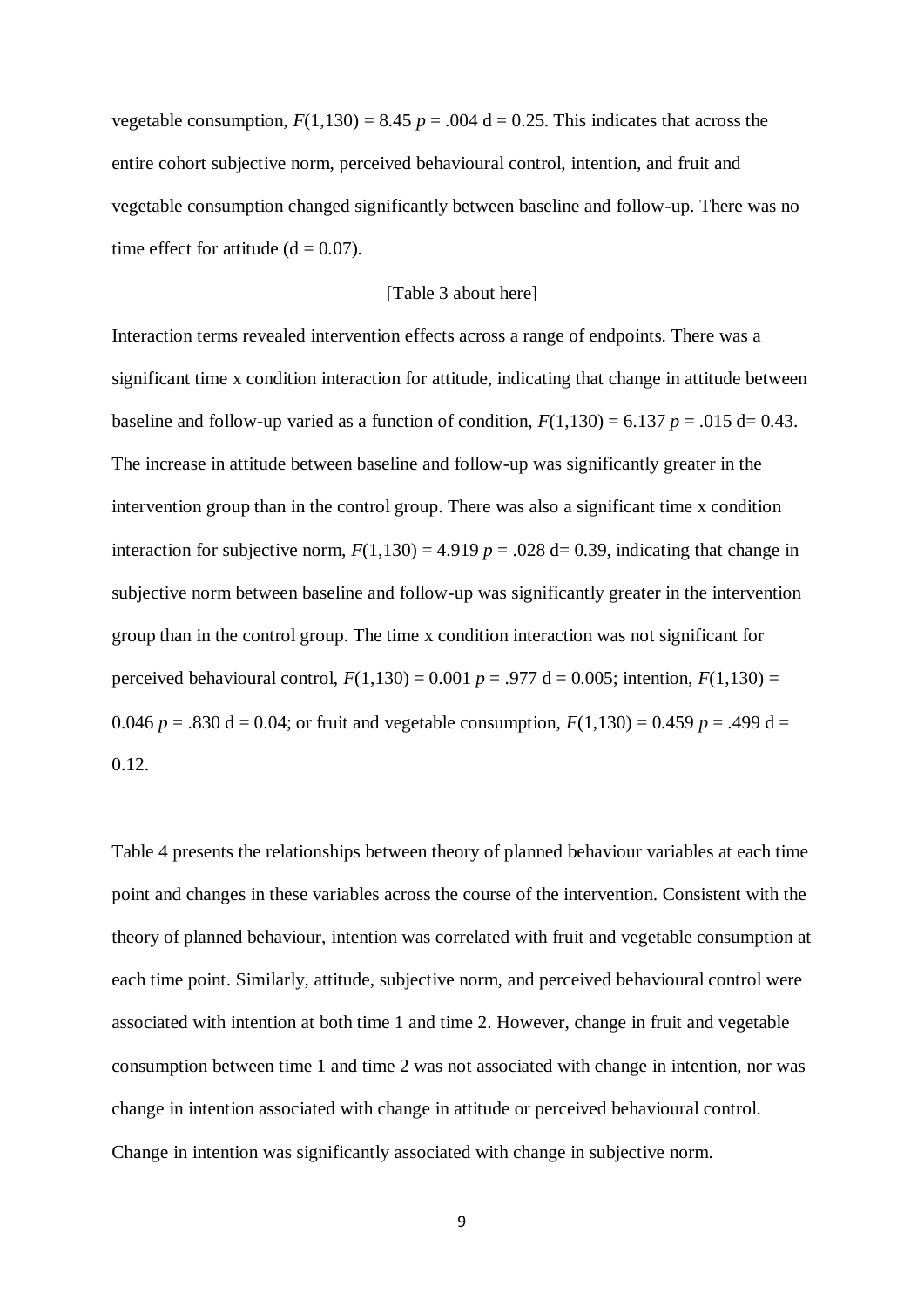[Table 4 about here]

#### **Discussion**

Initial evaluation of the impact of this theory of planned behaviour based intervention on fruit and vegetable consumption was promising, with results showing that participants who were exposed to the Fresh Facts intervention reported an increase in fruit and vegetable consumption between baseline and follow-up [\(Kothe, et al., 2012\)](#page-23-1). However, the inclusion of a control group in the present study shows that although fruit and vegetable consumption, subjective norm, and intention all changed between baseline and follow-up, the Fresh Facts intervention was not the sole cause of these changes. Instead, the only significant intervention effects were increases in attitude and subjective norm in the intervention group relative to control. There are two major interpretations for the lack of intervention effects shown in this study. The first is that the intervention was ineffective at changing key constructs and as such could not lead to change in fruit and vegetable consumption; the second is that changes in theory of planned behaviour constructs do not lead to behaviour change (i.e. change in intention is not associated with change in behaviour).

The first interpretation is not consistent with the observed pattern of results. The hypothesised mechanisms of action for the Fresh Facts intervention was that change in attitude, perceived behavioural control, subjective norm, or any combination thereof would lead to change in intention, which in turn would lead to an increase in fruit and vegetable consumption in the intervention group [\(Fishbein & Ajzen, 2010;](#page-21-3) [Kothe, et al., 2012\)](#page-23-1). As the time x condition interactions show, the intervention *was* successful in achieving change in two of the three intervention targets: attitude and subjective norm. According to the theoretical framework utilised in this intervention, these changes were expected to have flow-on effects through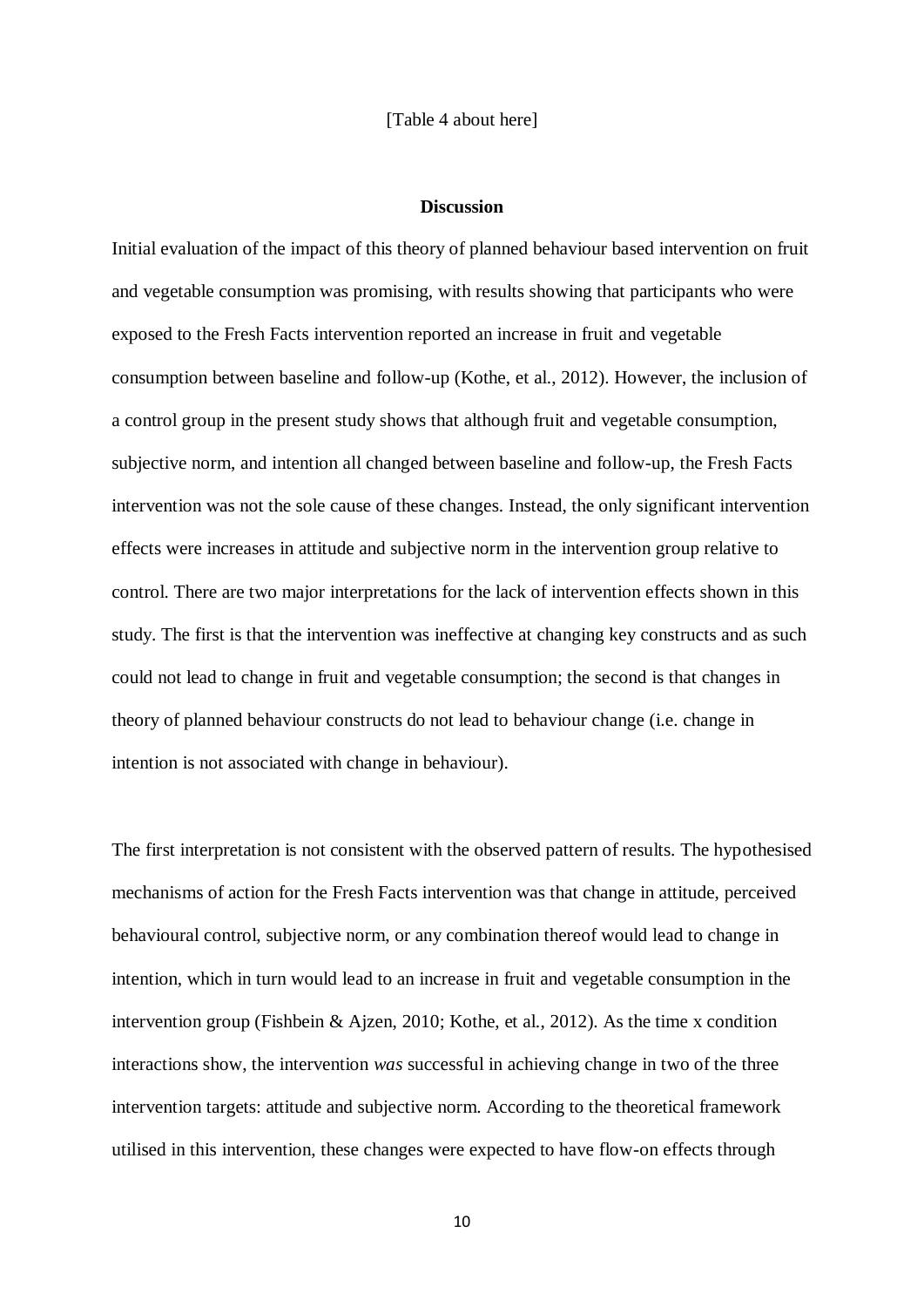change in intention leading to change in behaviour [\(Fishbein & Ajzen, 2010\)](#page-21-3).

However, as with the previous Fresh Fact study [\(Kothe, et al., 2012\)](#page-23-1), changes in attitude and perceived behavioural control were not related to change in intention and change in intention was not correlated with change in behaviour. This suggests that significant changes in attitude and subjective norm did not have flow-on effects to change in intention. As such, the assumption that sufficiently large changes in these constructs would be translated to change in fruit and vegetable consumption is not supported by this data. Given the similarity between the pattern of results observed in this study and some recent studies that have also failed to demonstrate mediation of behaviour change through theory of planned behaviour constructs [\(Hardeman, Kinmonth, Michie, & Sutton, 2011;](#page-22-3) [Kellar & Abraham, 2005\)](#page-22-4) and with research that has sought to apply the TPB to the prediction of naturalistic change in behaviour [\(Armitage, Reid, & Spencer, 2011\)](#page-20-5), researchers need to exercise some caution in assuming that the theory of planned behaviour can provide a complete model of behaviour change. In particular, current literature does not provide consistent evidence of an association between change in intention and change in behaviour. As such, researchers investigating behaviour change processes may wish to consider whether behaviour change could be more effectively brought about by using theories which include post-intentional predictors of behaviour such as the health action process approach [\(Schwarzer, 1992\)](#page-24-3) and temporal self-regulation theory [\(Hall & Fong, 2007\)](#page-22-5) or through the addition use of behaviour change techniques such as goal setting or implementation intentions [\(Gollwitzer, 1999;](#page-22-6) [Sheeran, Milne, Webb, & Gollwitzer,](#page-24-4) [2005\)](#page-24-4) within intervention design. Such models provide explanations for behaviour change that do not rely on an association between change in intention and change in behaviour (e.g. change in behaviour being associated with change in habit strength). However, as this research shows, well designed experimental studies are needed to examine whether changes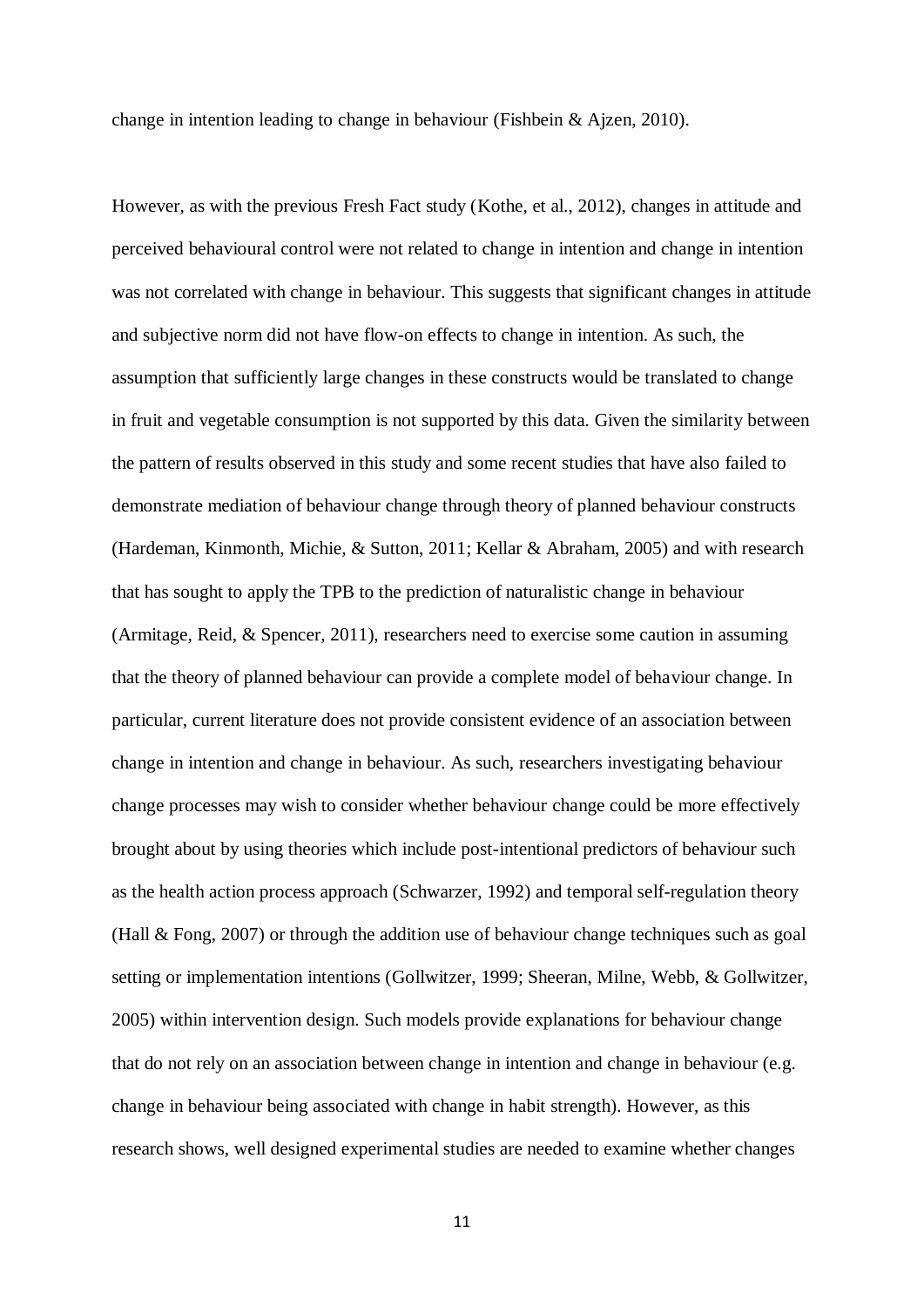in such constructs do reliably explain change in behaviour.

Across the entire cohort, there were significant increases in subjective norm, perceived behavioural control, intention and fruit and vegetable consumption over the study period. These changes were equally likely to occur in participants in the control condition as in the intervention groups, meaning that the changes do not reflect the impact of the intervention on these factors but are more likely some artefact of the study design. Given the similarity in the cohort effects across this study and previous evaluations of Fresh Facts [\(Kothe, et al., 2012\)](#page-23-1), it is reasonable to assume increases in these variables were driven by the same factors across the two studies. One possible interpretation for changes in the fruit and vegetable consumption, which occurred across the entire cohort, is the effect of the measurement of fruit and vegetable consumption and its determinants. It has been repeatedly demonstrated that the use of questionnaires designed to measure theory-of-planned-behaviour variables, particularly intention, can increase the performance of behaviour (Armitage, 2009; Falk, 2010; Sherman, 1980). This effect is known as the 'mere-measurement effect' [\(Chapman,](#page-21-5) [2001\)](#page-21-5), the 'question-behaviour' effect (Sprott et al., 2006), or 'the self-erasing error of prediction' (Sherman, 1980). This effect has been demonstrated in a range of behaviours across different behavioural domains (e.g., Chandon, Morwitz, & Reinartz, 2005; Sherman, 1980; Sprott, et al., 2006) and has been shown to persist regardless of whether self-report or objective measures of behaviour are used [\(e.g., Armitage, 2009\)](#page-20-6). It has been suggested that the effect may occur because the measurement of intention may increase the salience of beliefs relating to the target behaviour and that this increase in salience may actually act as an intervention (Falk, 2010; Morwitz & Fitzsimons, 2004). In this study, such an effect could explain increases in theory of planned behaviour variables and behaviour between Time 1 and Time 2.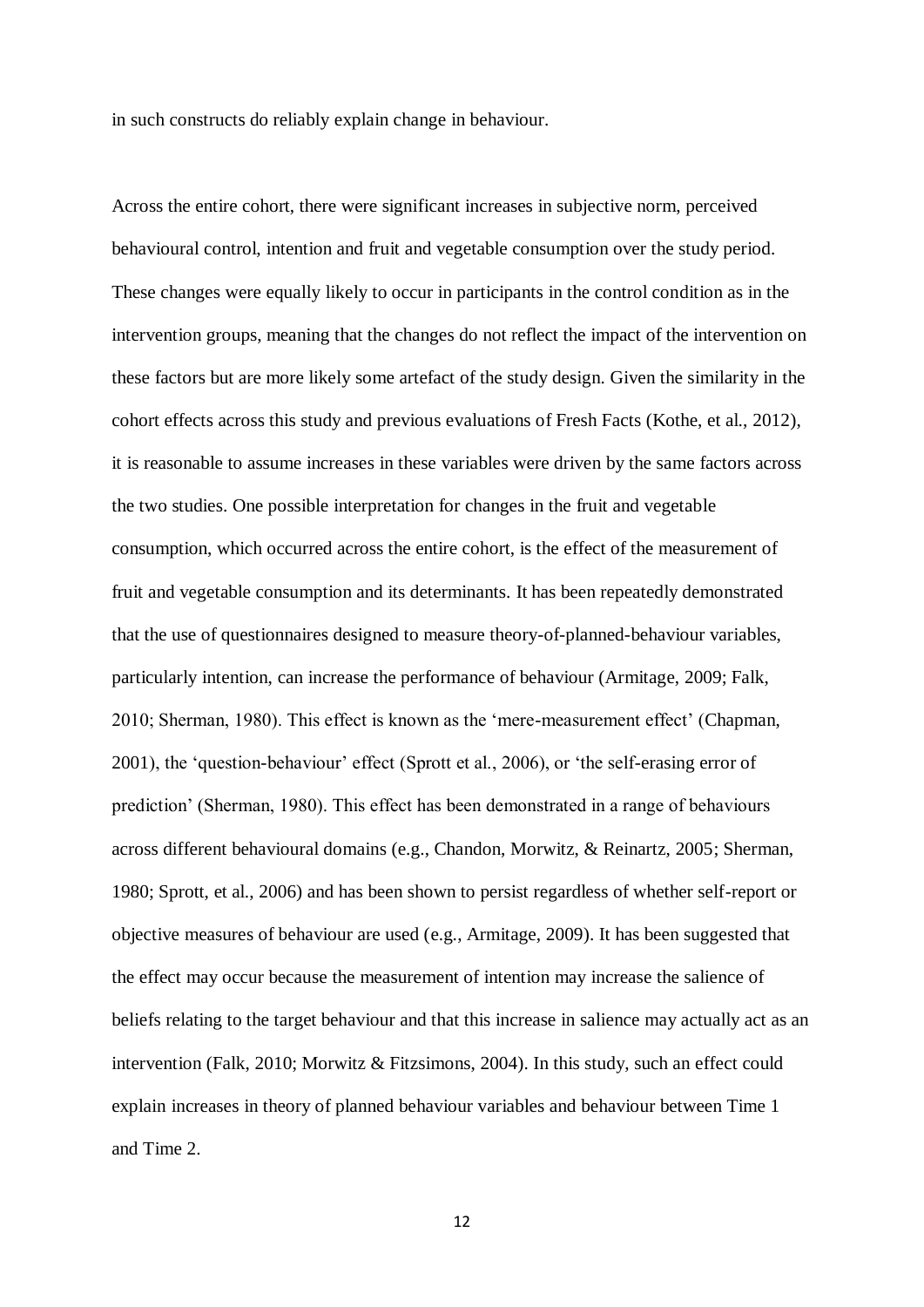A second interpretation of this pattern of results relates to the nature of participants recruited to the present study. High motivation of participants at baseline has been presented as a possible explanation of cohort-wide change in previous intervention studies (e.g., Kinmonth et al., 2008), and is a limitation of randomised controlled trials across most health domains. In the present study, intention to consume fruit and vegetables was high at baseline. This high level of motivation could indicate that individuals in the study cohort may have had preexisting motivation to change their behaviour. Indeed, participants who volunteered to participate in the trial did so knowing that the study was investigating fruit and vegetable consumption; this may have led already strongly motivated participants to increase their consumption regardless of exposure to intervention materials. This effect may have acted either independently or in combination with possible measurement effects to lead to increases in fruit and vegetable consumption and related cognitions across the course of the study.

Given the design of the present study, it is not possible to determine the influence of either of these possible drivers of cohort wide change. In order to distinguish between these two interpretations, future researchers may wish to investigate the effects of Fresh Facts, or a similar intervention, using a Solomon four-group design (Solomon, 1949) and a study that purposefully recruits individuals who are less motivated to change at baseline. Although it should be noted that recruitment in such studies may be difficult to achieve.

### *Study limitations and strengths*

The present study has several methodological strengths and limitations that must be considered in the interpretation of findings. This study relied on self-reported measures of fruit and vegetable intake when assessing change in fruit and vegetable consumption. This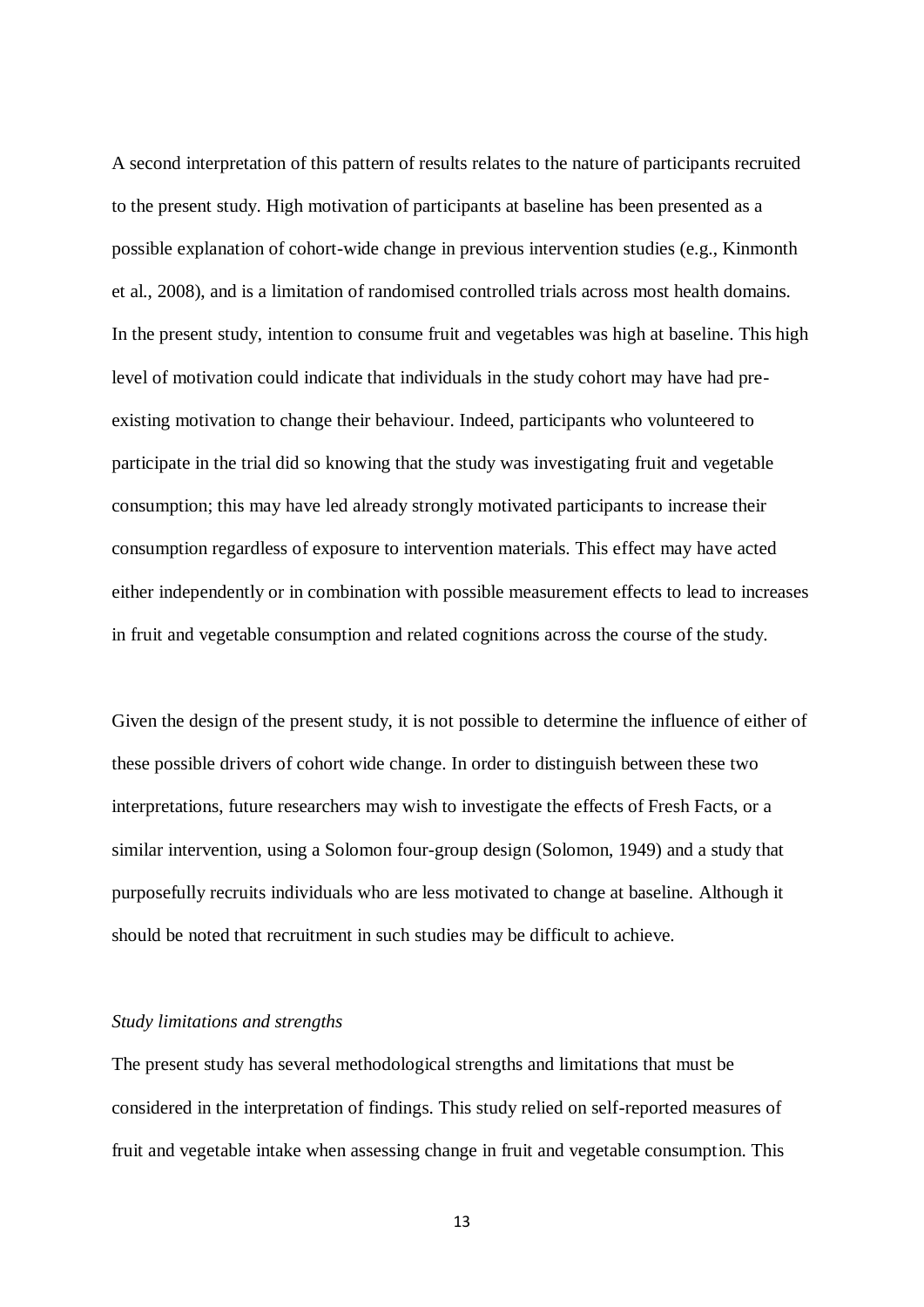limitation, common to most studies of eating behaviour, may have led to the over- or underestimation of fruit and vegetable consumption. Further, the measure used in the current study assessed fruit and vegetable consumption on the basis of previous day consumption at two time points, baseline and follow-up. This measure is similar to the measure of fruit and vegetable consumption used in the National Health Survey and in evaluations of the success of the *Go for 2&5* health-promotion campaign [\(Australian Bureau of Statistics, 2009;](#page-20-7) [Woolcott Research, 2007\)](#page-24-5). Although the use of a 24 hour dietary recall is the gold standard for assessment of fruit and vegetable consumption such a measure was not feasible in this study. Short dietary instruments of this type have been shown to be well correlated with estimates of fruit and vegetable consumption obtained from 24 hour dietary recall [\(Peterson](#page-23-3) [et al., 2008\)](#page-23-3). This should be taken into account when interpreting results. Further, the use of a student sample in the present study should also be considered when interpreting results. However, given evidence that the use of such samples is likely to overestimate the applicability of the theory [\(McEachan, Conner, Taylor, & Lawton, 2011\)](#page-23-4), this criticism may be less relevant in light of the null results.

The timing of data collection should also be borne in mind when evaluating the extent to which the theory of planned behaviour can be used as a model of behaviour change. While the use of baseline and post-intervention time points to evaluate theory based interventions is relatively standard, these time points may not be ideal for evaluating the relationships between changes in different constructs. It may be the case that changes in theory of planned behaviour cognitions need a longer period of time to translate to changes in intention and behaviour than was investigated in the current study. Empirical work in needed to investigate how changes in these cognitions (whether occurring naturally or as a result of intervention programs) progress to changes in other constructs over time. Novel methodological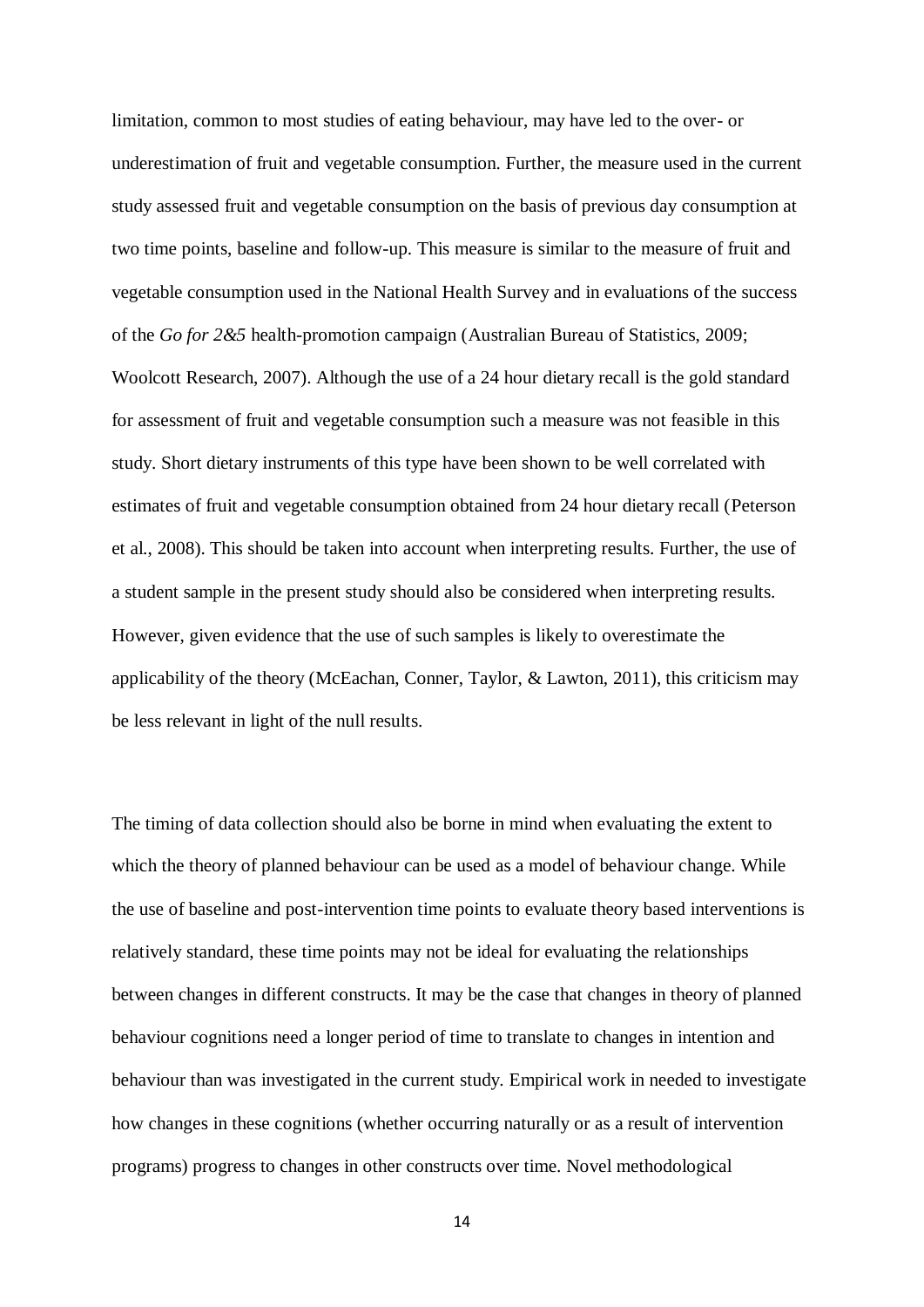approaches, such as the use of experience sampling methodology [\(Bolger, Davis, & Rafaeli,](#page-21-6) [2003\)](#page-21-6), have been useful in investigating these issues in other contexts [\(Fuller-Tyszkiewicz,](#page-22-7) [Skouteris, & Mccabe, 2013\)](#page-22-7) and may be a valuable addition to the investigation of behaviour change using models such as the theory of planned behaviour.

Another important factor to consider when evaluating the effect of any intervention is that of intervention fidelity and adherence. In particular, the level of engagement that participants had with the Fresh Facts intervention may have influenced the potential for the intervention to lead to changes in fruit and vegetable consumption. While the current study did not measure intervention adherence, a previous study which investigated the feasibility and acceptability of an earlier version of the Fresh Facts intervention found that most participants did report engaging with the intervention [\(Kothe & Mullan, 2012\)](#page-22-1). While the possibility that null effects in this trial were the result of poor intervention adherence cannot be entirely accounted for; the previous research would indicate that this is unlikely to be the sole determinant of the intervention's lack of efficacy.

The Fresh Facts study was only the second intervention to evaluate the utility of the theory of planned behaviour in the design and evaluation of interventions to increase fruit and vegetable consumption. Despite using a more responsive measure of fruit and vegetable consumption and higher intensity intervention materials, the Fresh Facts intervention mirrored previous results by failing to bring about significant changes in fruit and vegetable consumption [\(Kellar & Abraham, 2005\)](#page-22-4). Taken together these studies would suggest that the theory of planned behaviour may not be suitable for use in the design of interventions to improve fruit and vegetable consumption.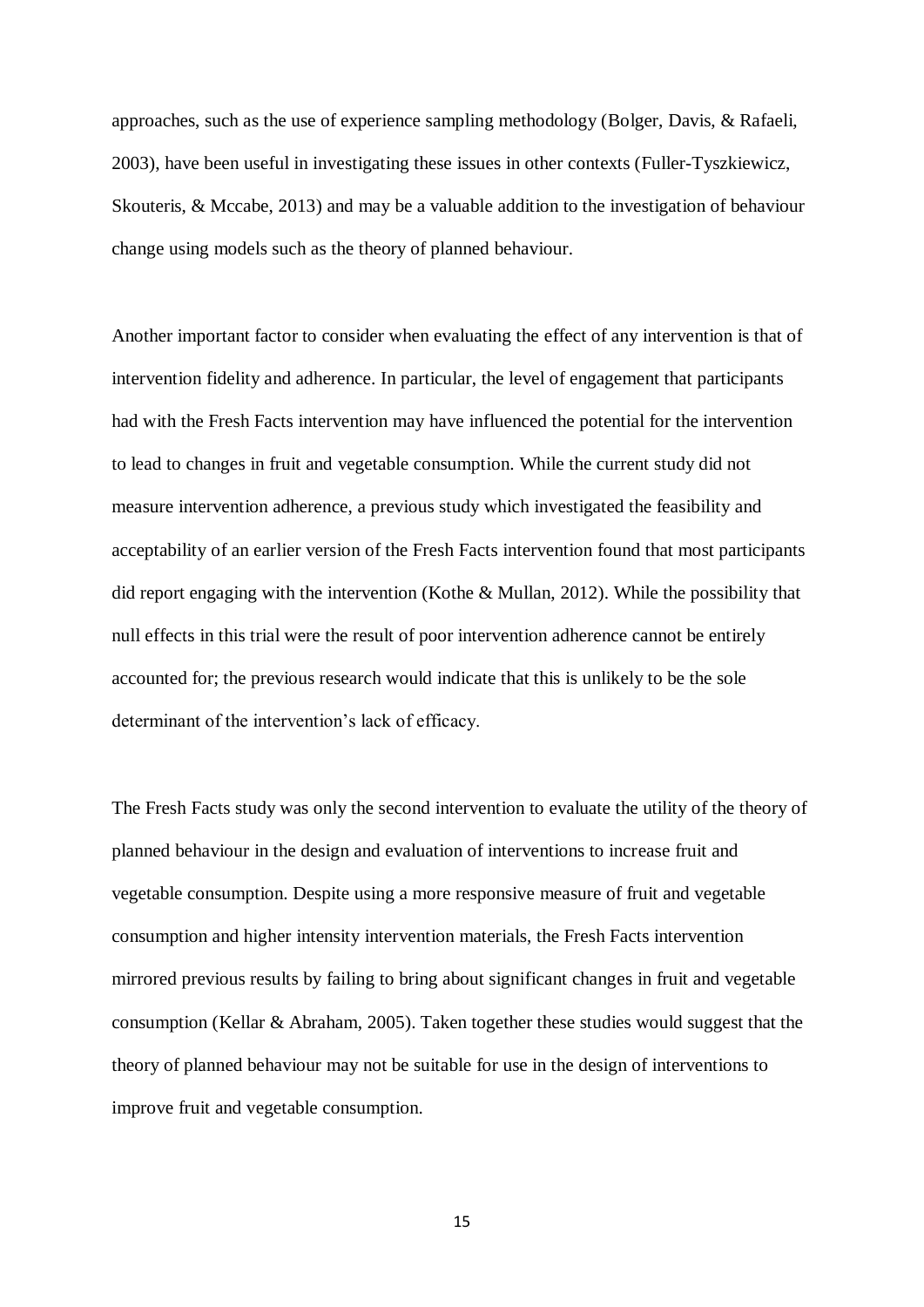One of the primary strengths of the present work was the evaluation of the theory of planned behaviour in the context of behaviour change. As have been noted by other prominent researchers within health psychology, experimental tests of the TPB are relatively rare [\(Hardeman et al., 2002;](#page-22-8) [Sniehotta, Presseau, & Araújo-Soares, 2013\)](#page-24-6). Evaluation of models of behaviour, such as the theory of planned behaviour, through intervention research is an important step forward in evaluating the evidence to support the use of these theories [\(Michie](#page-23-5) [& Johnston, 2012;](#page-23-5) [Noar & Head, 2013\)](#page-23-6). This research adds to the small body of work that has previously tested pathways of behaviour change, both in fruit and vegetable consumption and in the theory of planned behaviour literature (e.g., [Elliott & Armitage, 2009;](#page-21-7) [Hardeman, et](#page-22-3) [al., 2011\)](#page-22-3). The results add to the body growing body of research suggesting that the theory may not adequately account for behaviour change [\(e.g., Hardeman, et al., 2011\)](#page-22-3). This finding is one that could be evaluated in more detail in future research because it is important to discover how behaviour change might be more adequately explained.

From a practical perspective, this study clearly shows the advantages of measuring theoryrelevant variables when assessing theory-based behaviour change interventions, because the measurement of these variables provides vital information behind the reasons why the intervention may have failed to bring about change in fruit and vegetable consumption. The results clearly show difficulty in achieving change in attitude, subjective norm, and perceived behavioural control of significant magnitude to achieve change in intention. They also challenge the assumption that change in intention is likely to lead to change in behaviour in the present context. This is incredibly valuable information in the evaluation of an intervention like Fresh Facts because it allows the failure of the intervention to be clearly interpreted in light of the problematic theoretical assumptions rather than in light of the intensity or modality of intervention materials. In the absence of detailed information about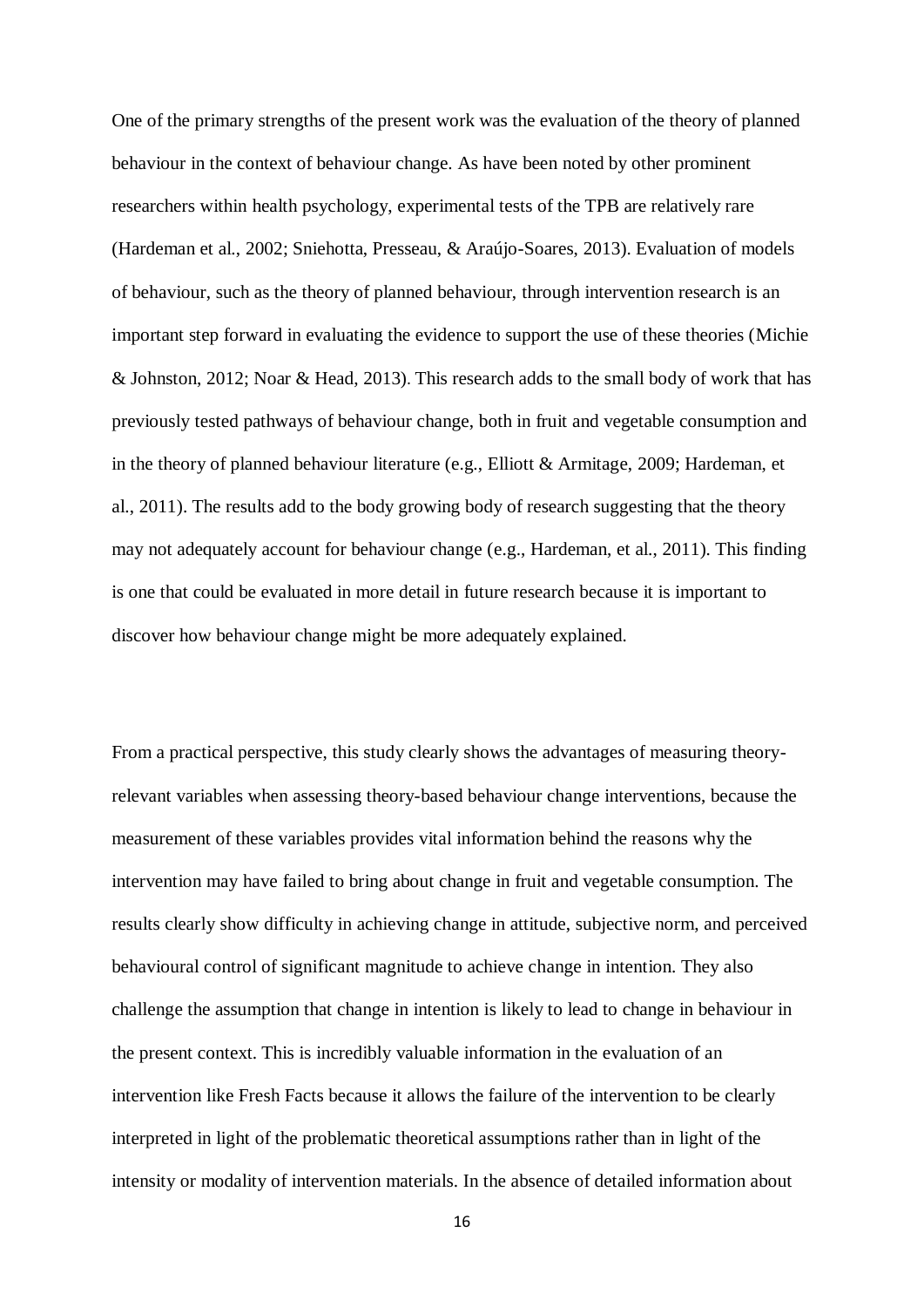theoretical constructs, the failure of the intervention might be interpreted as a failure to achieve change in intervention targets (i.e., subjective norm, attitude, perceived behavioural control, or all of these) or of the behaviour change techniques used in the intervention. Conversely, had the intervention failed to bring about changes in intervention targets, the collection of information about the impact of the intervention on those targets would have allowed for interpretation of those results as indicating problems with the *intervention*  specifically rather than with the theoretical model on which it was based. It is always difficult to determine whether the failure of a theory-based intervention to achieve desired changes in behaviour are indicative of problems with the individual intervention or with the theory itself. However, the experimental tests of theory-based interventions are vital to establishing a body of evidence that can ultimately used to answer this question. If interventions based on a given theory consistently fail to achieve changes in behaviour – then that would indicate broader issues with the theory that are unlikely to attributable to potential flaws in individual interventions.

#### *Implications for Future Work*

Both Fresh Facts studies have found significant differences in fruit and vegetable consumption, intention, subjective norm, and perceived behavioural control between baseline and follow-up. These changes were equally likely to occur in participants in the control condition as in the intervention groups, meaning that the changes do not reflect the impact of the intervention on these factors but rather are more likely some artefact of the study design. Investigation of possible interpretations for such change would be a valuable line of inquiry in further studies.

Ultimately, the intervention tested here does appear to be effective in changing target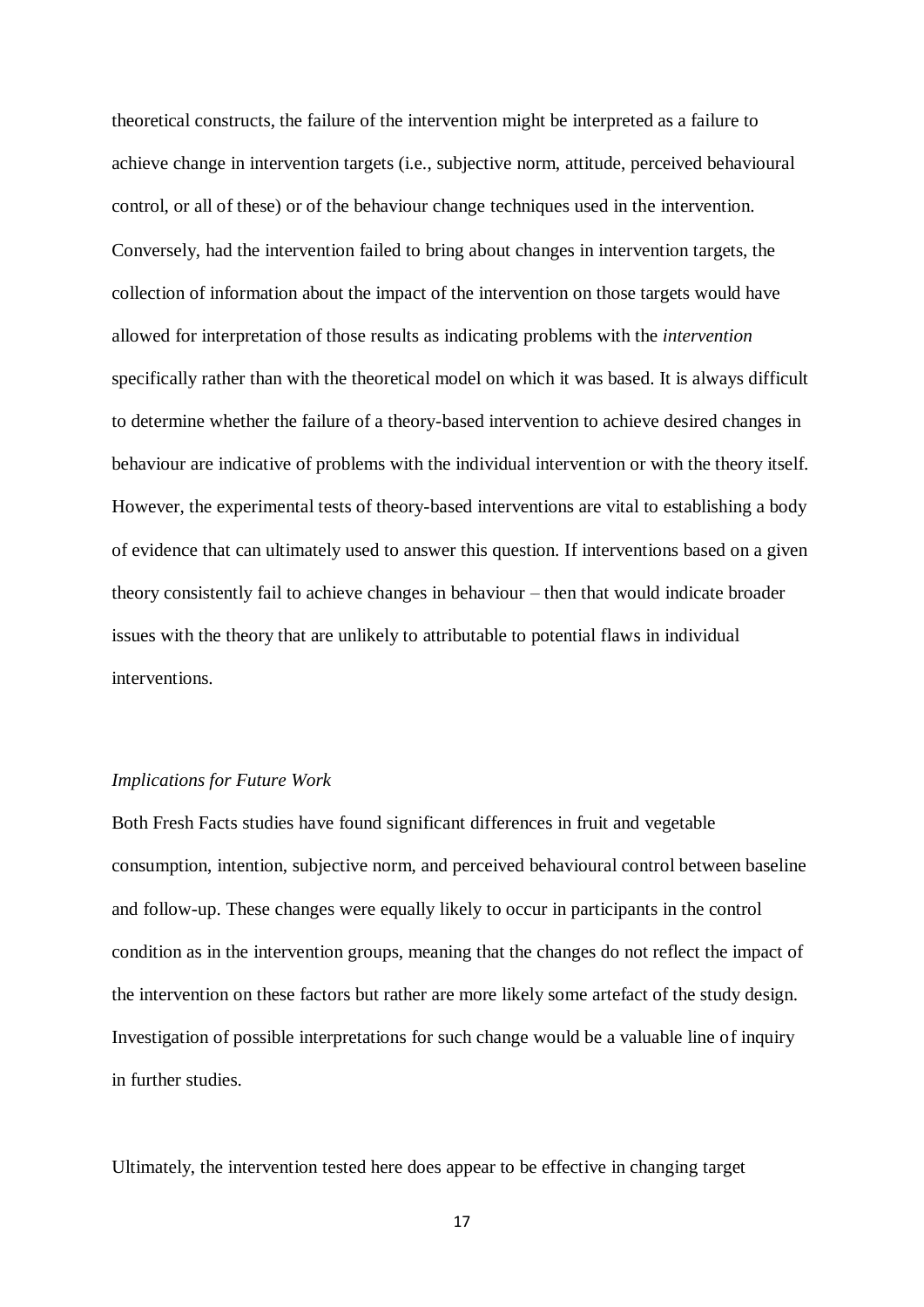cognitions. However, changes in these cognitions do not appear to be effectively translated to change in fruit and vegetable consumption. Further research should be conducted to determine whether change in attitude and subjective norm can be effectively translated to change in fruit and vegetable consumption, for example through the use of higher intensity intervention modalities. However, given the relatively positive attitudes and subjective norms held by most individuals towards fruit and vegetable consumption, such studies may need to apply the model to less desirable behaviours in order to avoid ceiling effects. Given gender differences in the determinants of fruit and vegetable consumption identified in previous research [\(Baker & Wardle, 2003;](#page-20-8) [Emanuel, McCully, Gallagher, & Updegraff, 2012\)](#page-21-8), future work might also consider whether interventions tailored to participant gender may result in larger intervention effects.

The selection of behaviour change techniques using the taxonomy of behaviour change techniques reported by Abraham et. al [\(2010\)](#page-20-9) and the subsequent reporting of the techniques using this taxonomy was a key component of the Fresh Facts intervention design and evaluation process. However, progress in developing taxonomies are still ongoing [\(Michie et](#page-23-7) [al., 2013\)](#page-23-7), research seeking to identify those techniques that are most effective in changing behaviour in its infancy [\(Michie, Abraham, Whittington, McAteer, & Gupta, 2009;](#page-23-8) [Michie &](#page-23-5) [Johnston, 2012;](#page-23-5) [Webb, et al., 2010\)](#page-24-2), and formal attempts to link behaviour change techniques to theoretical constructs are extremely limited. As such, there may be techniques that were not included in the Fresh Facts intervention but that might also be appropriate when seeking to change attitude, subjective norm, and perceived behavioural control. For example, a wealth of research on cognitive dissonance has suggested that this attitude change related technique (or group of techniques) can be successful in changing health behaviours (Freijy  $&$  Kothe, [2013\)](#page-22-9). Similarly, although the current intervention sought to change perceived behavioural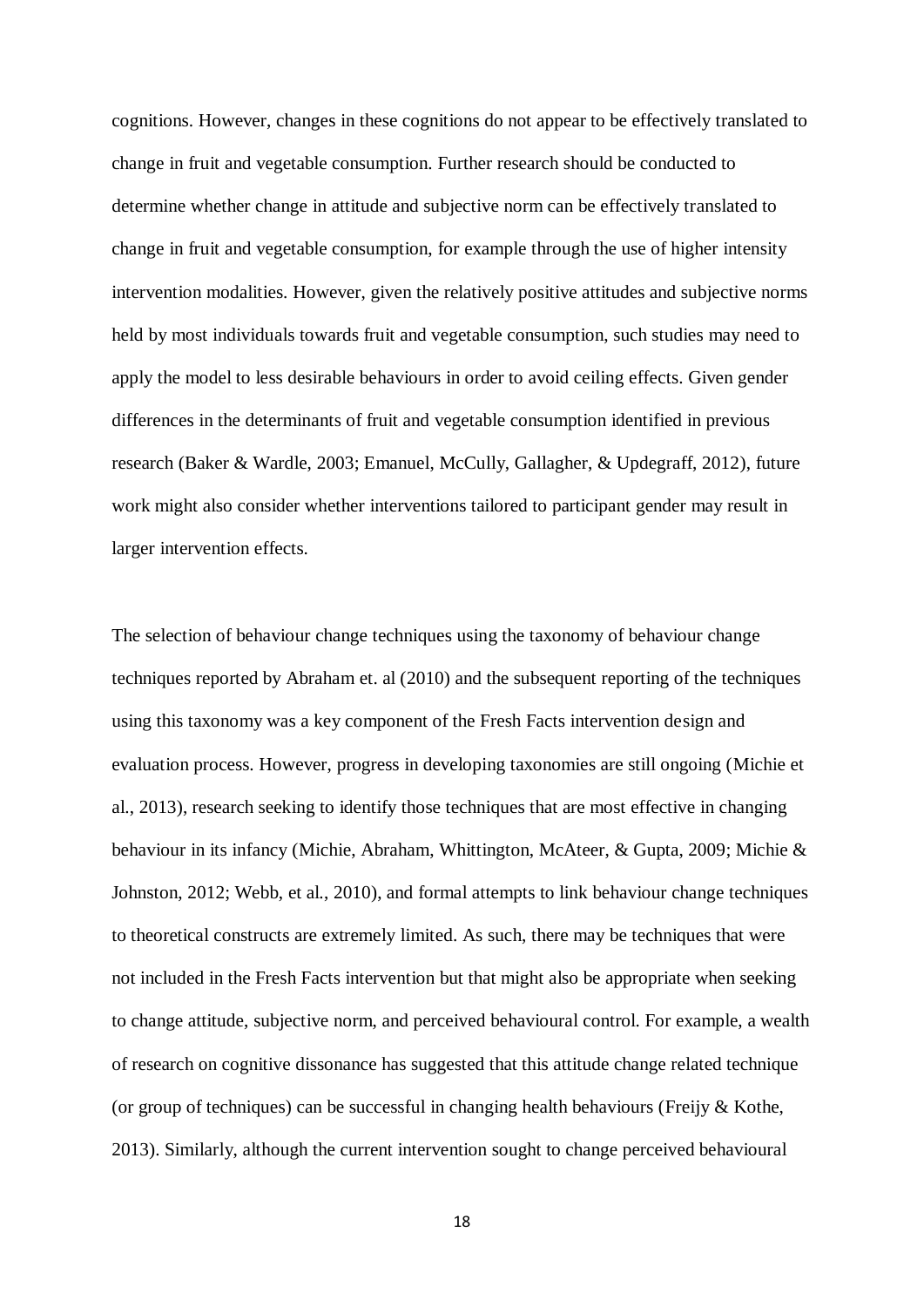control primarily through arguments to bolster self-efficacy and by providing instruction, a range of other potential methods for increasing PBC have been identified as relevant by past TPB researchers [\(Hardeman, et al., 2002\)](#page-22-8). Research identifying behaviour change techniques that are most likely to achieve changes in targeted constructs is a valuable avenue of research. However, given that the Fresh Facts was already successful changing both subjective norm and attitude the use of other techniques to change attitude, subjective norm, and perceived behavioural control may have had limited effects on the overall outcome of this intervention.

A major justification for the selection of the theory of planned behaviour for use in the current study was the need to address assumptions about the utility of the theory, both within the area of fruit and vegetable consumption and within the context of behaviour change more broadly. As such, the inclusion of non-theory-based variables, and behaviour change techniques that target such variables, to the design and evaluation of the intervention would have significantly weakened the ability to address these research questions. However, given that the intervention based on the theory of planned behaviour did not result in significant increases in fruit and vegetable consumption, future researchers should consider the inclusion of behaviour change techniques targeting other determinants of behaviour in order to bring about increases in fruit and vegetable consumption.

#### *Conclusion*

When proposing that the theory of planned behaviour be used in interventions designed to bring about behaviour change, it is assumed that change in the predictors of behaviour (i.e., intention, subjective norm, attitude, and perceived behavioural control) is likely to lead to change in fruit and vegetable consumption [\(Armitage, et al., 2011;](#page-20-5) [Elliott, Thomson,](#page-21-9) [Robertson, Stephenson, & Wicks;](#page-21-9) [Fishbein & Ajzen, 2010\)](#page-21-3). However, the research presented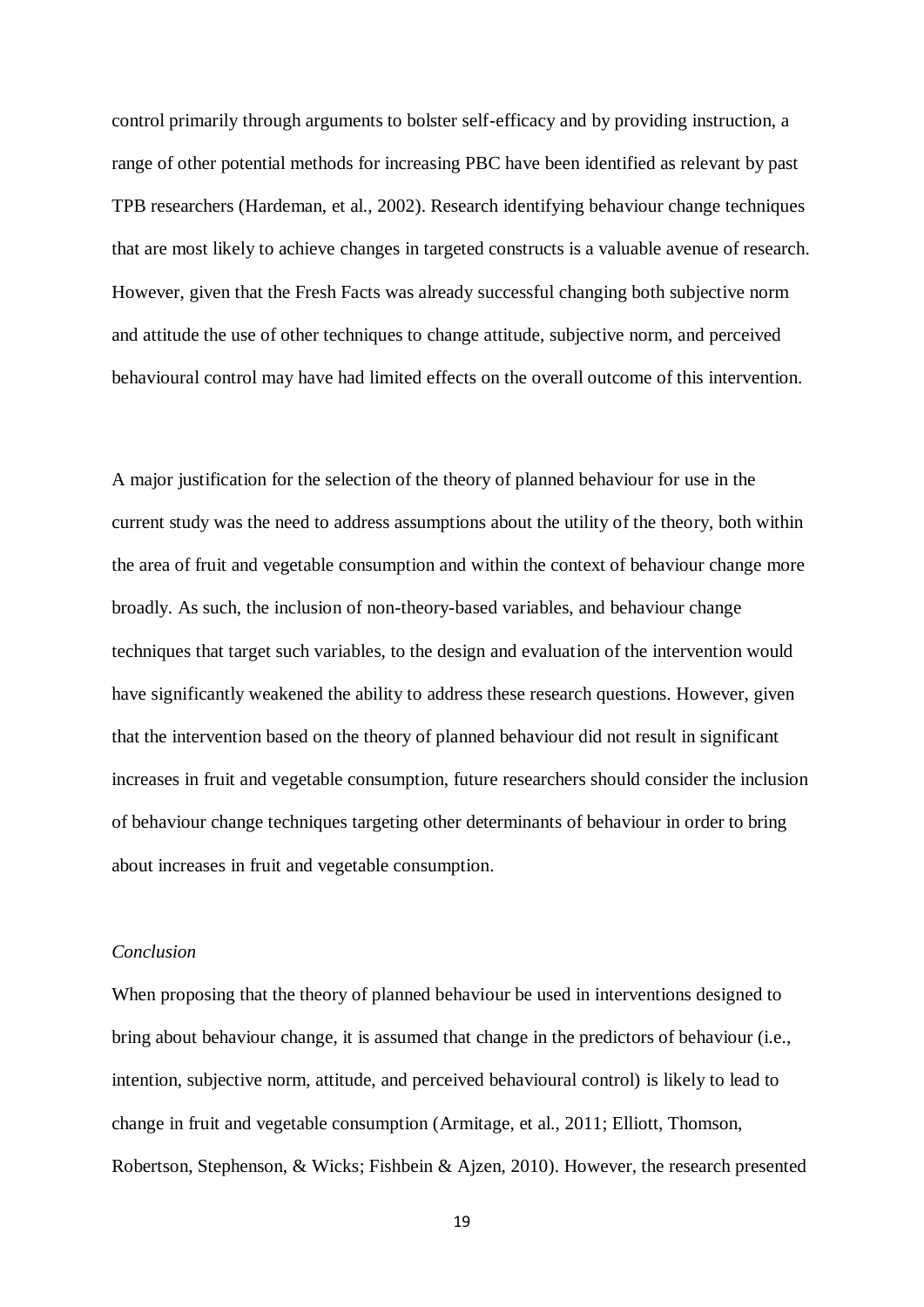here suggests that this may not be the case. Instead, there appears to be a very low correlation between change in intention and change in behaviour. This has implications for the use of the theory of planned behaviour in explaining behaviour change generally. On the basis of these findings, it would appear that researchers should be cautious in interpreting a model's strong predictive power as evidence that the model will provide a good model of behaviour change. Well-designed experimental studies are needed to further explore the causal relationship between change in intention and behaviour change; both in the context of fruit and vegetable consumption and for health behaviours more broadly. However, on the basis of the current body of research, the use of the theory of planned behaviour for the promotion of fruit and vegetable consumption does not appear to be empirically supported.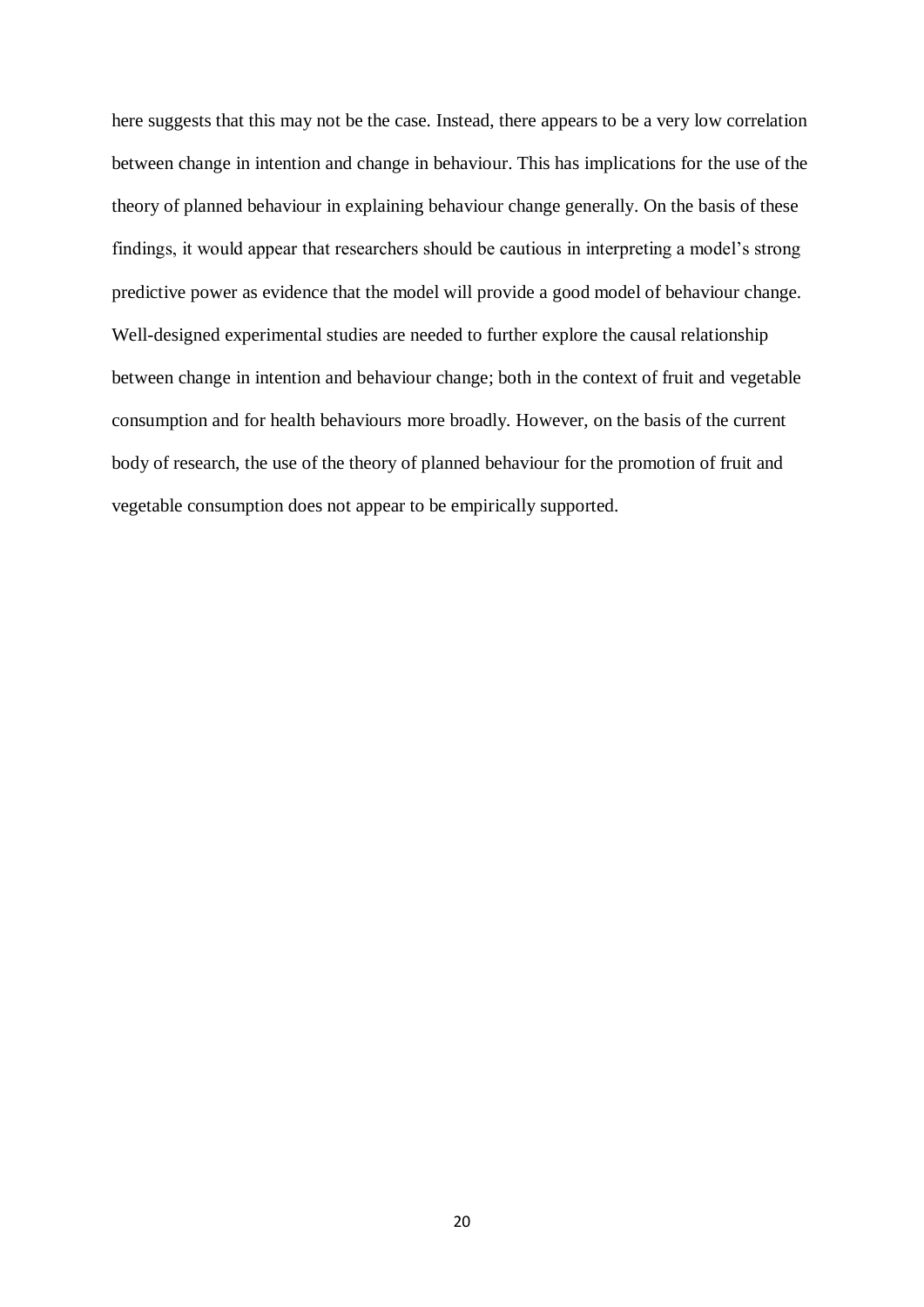#### References

<span id="page-20-9"></span>Abraham, C., Kok, G., Schaalma, H., & Luszczynska, A. (2010). Health Promotion. In P.R. Martin, F. Cheung, M. Kyrios, L. Littlefield, L. Knowles, M. Overmier & M. P. J. (Eds.), *The International Association of Applied Psychology Handbook of Applied Psychology*. Oxford: Wiley-Blackwell.

- <span id="page-20-4"></span>Abraham, C., & Michie, S. (2008). A taxonomy of behavior change techniques used in interventions. *Health Psychology, 27*(3), 379-387.
- <span id="page-20-1"></span>Ajzen, I. (1991). The theory of planned behavior. *Organizational Behavior and Human Decision Processes, 50*(2), 179-211.
- <span id="page-20-3"></span>Allom, V., & Mullan, B. (2011). Self-regulation versus habit: The influence of self-schema on fruit and vegetable consumption. *Psychology & Health, 27*(Supplement 2).
- <span id="page-20-6"></span>Armitage, C. J. (2009). Is there utility in the transtheoretical model? *British journal of health psychology, 14*(2), 195-210.
- <span id="page-20-5"></span>Armitage, C. J., Reid, J. C., & Spencer, C. P. (2011). Changes in cognition and behaviour: a causal analysis of single-occupancy car use in a rural community. *Transportmetrica*,  $1-10.$
- <span id="page-20-0"></span>Australian Bureau of Statistics. (1997). *National Nutrition Survey: Selected Highlights, Australia, 1995* Canberra.
- <span id="page-20-7"></span>Australian Bureau of Statistics. (2009). *National Health Survey*. Canberra: Australian Bureau of Statistics.
- <span id="page-20-8"></span>Baker, A. H., & Wardle, J. (2003). Sex differences in fruit and vegetable intake in older adults. *Appetite, 40*(3), 269-275.
- <span id="page-20-2"></span>Bartholomew, L. K., Parcel, G. S., Kok, G., & Gottlieb, N. H. (2001). Intervention Mapping: Designing theory and evidence-based health promotion programs. *Mayfield, Mountain View, CA*.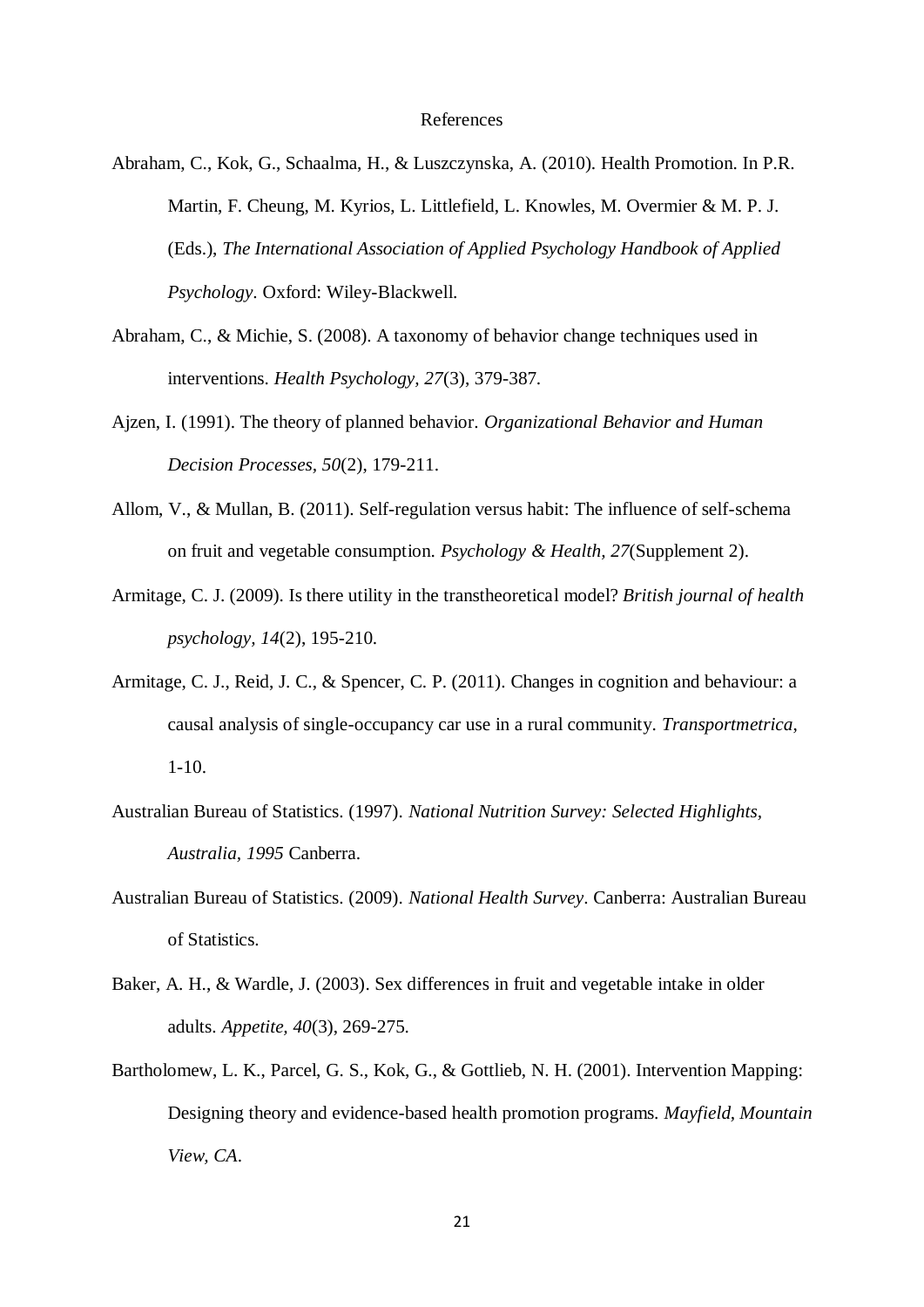- <span id="page-21-6"></span>Bolger, N., Davis, A., & Rafaeli, E. (2003). Diary methods: Capturing life as it is lived. *Annual Review of Psychology, 54*(1), 579-616.
- <span id="page-21-5"></span>Chapman, K. J. (2001). Measuring intent: There's nothing mere" about mere measurement effects. *Psychology and Marketing, 18*(8).
- <span id="page-21-4"></span>Collins, A., & Mullan, B. (2011). An extension of the theory of planned behavior to predict immediate hedonic behaviors and distal benefit behaviors. *Food Quality and Preference, 22*(7).
- <span id="page-21-0"></span>Dauchet, L., Amouyel, P., & Dallongeville, J. (2009). Fruits, vegetables and coronary heart disease. *Nature Reviews Cardiology, 6*(9), 599-608.
- <span id="page-21-1"></span>Dauchet, L., Amouyel, P., Hercberg, S., & Dallongeville, J. (2006). Fruit and Vegetable Consumption and Risk of Coronary Heart Disease: A Meta-Analysis of Cohort Studies. *Journal of Nutrition, 136*(10), 2588-2593.
- <span id="page-21-7"></span>Elliott, M. A., & Armitage, C. J. (2009). Promoting drivers' compliance with speed limits: Testing an intervention based on the theory of planned behaviour. *British Journal of Psychology, 100*(1), 111-132.
- <span id="page-21-9"></span>Elliott, M. A., Thomson, J. A., Robertson, K., Stephenson, C., & Wicks, J. Evidence that changes in social cognitions predict changes in self-reported driver behavior: Causal analyses of two-wave panel data. *Accident Analysis & amp*; *Prevention*(0).
- <span id="page-21-8"></span>Emanuel, A. S., McCully, S. N., Gallagher, K. M., & Updegraff, J. A. (2012). Theory of Planned Behavior explains gender difference in fruit and vegetable consumption. *Appetite*.
- <span id="page-21-2"></span>FAO/WHO. (2003). *Diet, nutrition and the prevention of chronic diseases. Report of a Joint FAO/WHO Expert Consultation* Geneva: World Health Organization
- <span id="page-21-3"></span>Fishbein, M., & Ajzen, I. (2010). *Predicting and changing behavior: The reasoned action approach*. New York: Psychology Press.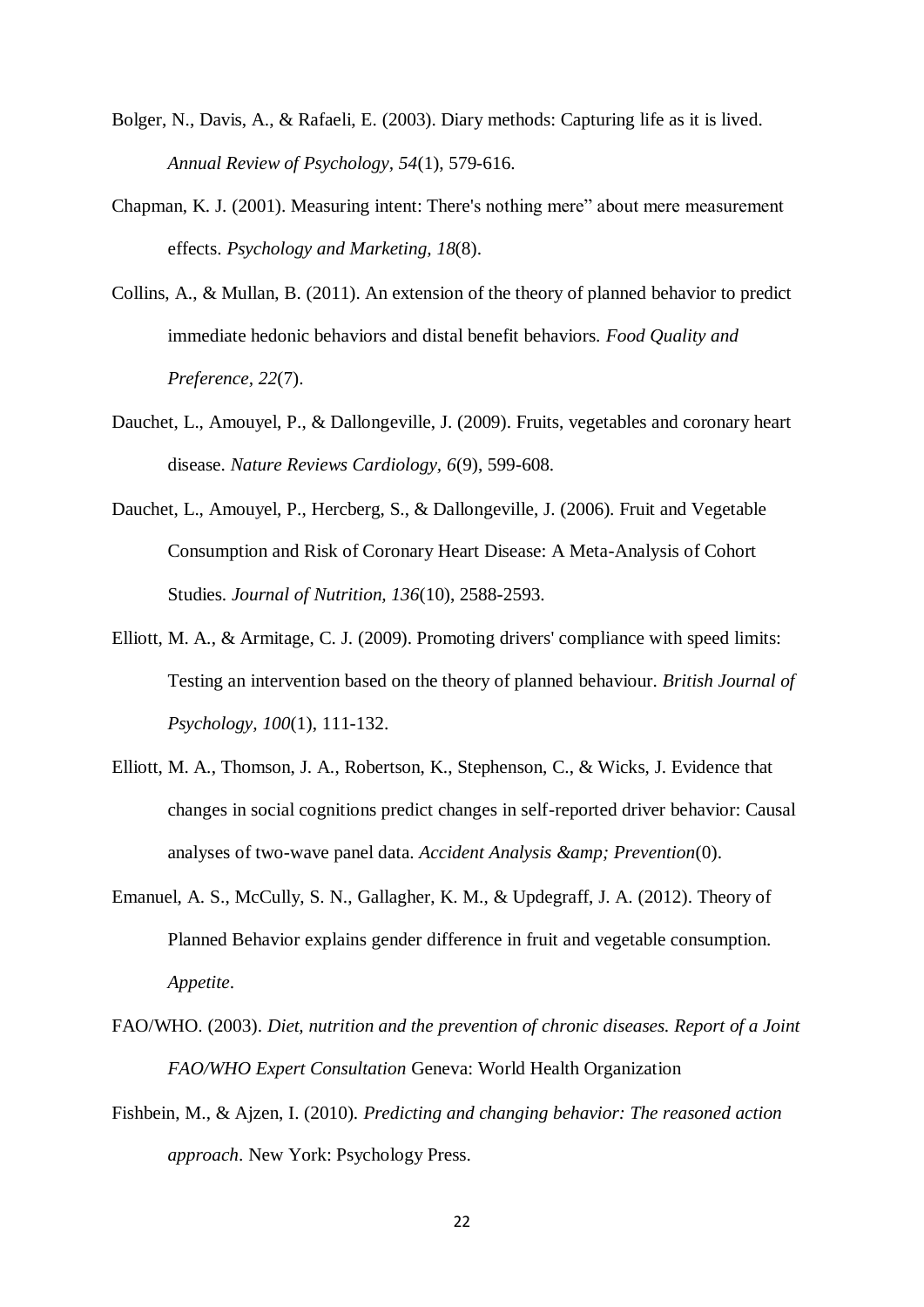- <span id="page-22-9"></span>Freijy, T., & Kothe, E. J. (2013). Dissonance‐based interventions for health behaviour change: A systematic review. *British journal of health psychology, 18*(2), 310-337.
- <span id="page-22-7"></span>Fuller-Tyszkiewicz, M., Skouteris, H., & Mccabe, M. (2013). A re-examination of the benefits of exercise for state body satisfaction: Consideration of individual difference factors. *Journal of Sports Sciences*(ahead-of-print), 1-8.
- <span id="page-22-6"></span>Gollwitzer, P. M. (1999). Implementation intentions: Strong effects of simple plans. *American Psychologist, 54*(7), 493-503.
- <span id="page-22-2"></span>Guillaumie, L., Godin, G., & Vézina-Im, L. A. (2010). Psychosocial determinants of fruit and vegetable intake in adult population: a systematic review. *International Journal of Behavioral Nutrition and Physical Activity, 7*(1), 12.
- <span id="page-22-5"></span>Hall, P. A., & Fong, G. T. (2007). Temporal self-regulation theory: A model for individual health behavior. *Health Psychology Review, 1*(1), 6-52.
- <span id="page-22-8"></span>Hardeman, W., Johnston, M., Johnston, D., Bonetti, D., Wareham, N., & Kinmonth, A. (2002). Application of the theory of planned behaviour in behaviour change interventions: a systematic review. *Psychology & Health, 17*(2), 123-158.
- <span id="page-22-3"></span>Hardeman, W., Kinmonth, A. L., Michie, S., & Sutton, S. (2011). Theory of planned behaviour cognitions do not predict self reported or objective physical activity levels or change in the ProActive trial. *British journal of health psychology, 16*(1), 135-150.
- <span id="page-22-0"></span>He, F. J., Nowson, C. A., & MacGregor, G. A. (2006). Fruit and vegetable consumption and stroke: meta-analysis of cohort studies. *Lancet, 367*(9507), 320-326.
- <span id="page-22-4"></span>Kellar, I., & Abraham, C. (2005). Randomized controlled trial of a brief research-based intervention promoting fruit and vegetable consumption. *British Journal of Health Psychology, 10*(4), 543-558.
- <span id="page-22-1"></span>Kothe, E. J., & Mullan, B. A. (2012). Acceptability of a theory of planned behaviour emailbased nutrition intervention. *Health Promotion International*.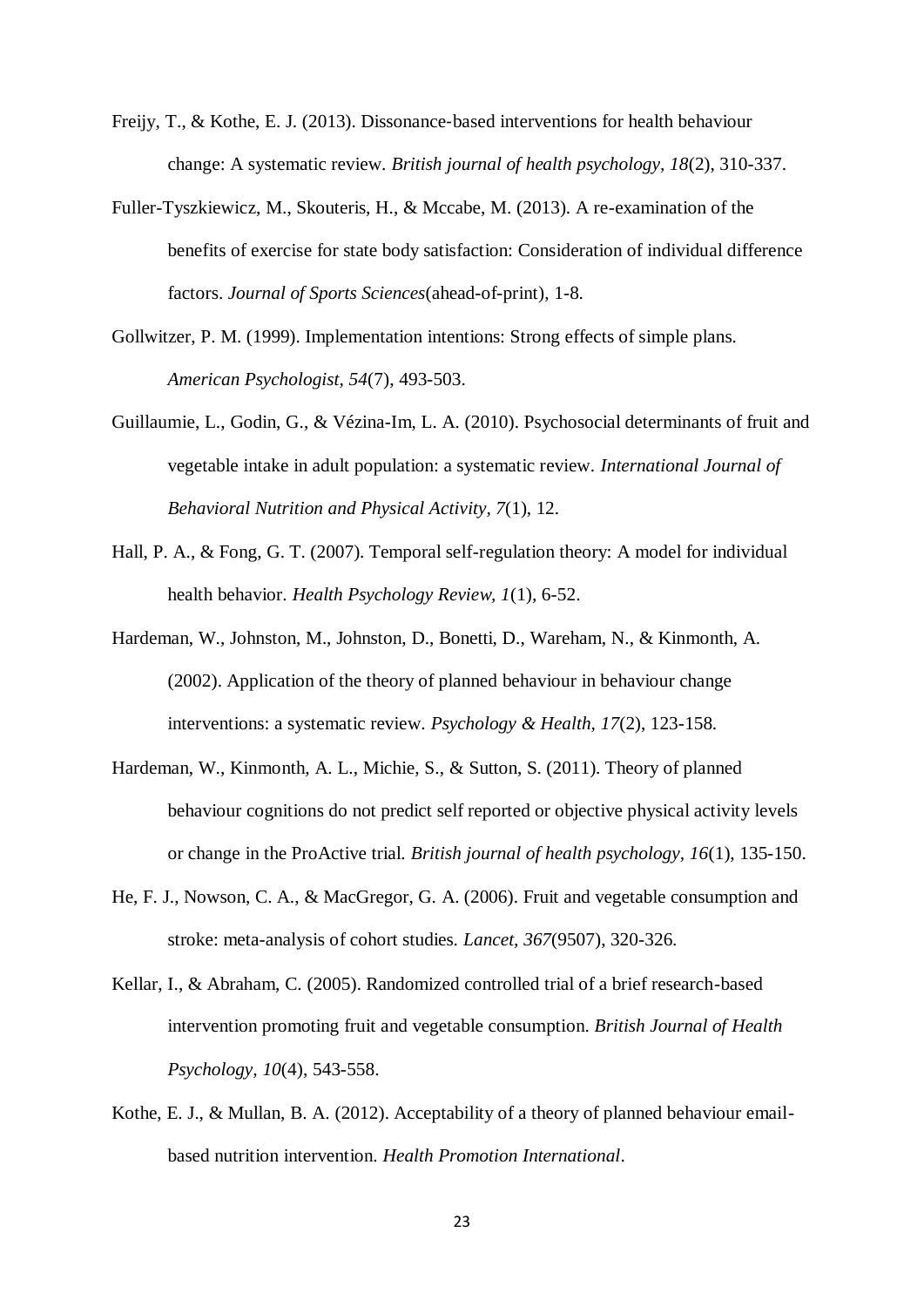- <span id="page-23-1"></span>Kothe, E. J., Mullan, B. A., & Butow, P. (2012). Promoting fruit and vegetable consumption: testing an intervention based on the theory of planned behaviour. *Appetite, 58*(3).
- <span id="page-23-4"></span>McEachan, R. R. C., Conner, M., Taylor, N. J., & Lawton, R. J. (2011). Prospective prediction of health-related behaviours with the Theory of Planned Behaviour: a meta-analysis. *Health Psychology Review, 5*(2), 97-144.
- <span id="page-23-8"></span>Michie, S., Abraham, C., Whittington, C., McAteer, J., & Gupta, S. (2009). Effective techniques in healthy eating and physical activity interventions: a meta-regression. *Health Psychology, 28*(6), 690.
- <span id="page-23-5"></span>Michie, S., & Johnston, M. (2012). Theories and techniques of behaviour change: Developing a cumulative science of behaviour change. *Health Psychology Review, 6*(1), 1-6.
- <span id="page-23-7"></span>Michie, S., Richardson, M., Johnston, M., Abraham, C., Francis, J., Hardeman, W., et al. (2013). The Behavior Change Technique Taxonomy (v1) of 93 Hierarchically Clustered Techniques: Building an International Consensus for the Reporting of Behavior Change Interventions. *Annals of Behavioral Medicine, 46*(1), 81-95.
- <span id="page-23-0"></span>National Health and Medical Research Council. (2003). *Dietary Guidelines for Australian Adults*. Canberra: Commonwealth of Australia
- <span id="page-23-6"></span>Noar, S. M., & Head, K. J. (2013). Mind the gap: bringing our theories in line with the empirical data – a response to commentaries. *Health Psychology Review*, 1-5.
- <span id="page-23-3"></span>Peterson, K. E., Hebert, J. R., Hurley, T. G., Resnicow, K., Thompson, F. E., Greene, G. W., et al. (2008). Accuracy and precision of two short screeners to assess change in fruit and vegetable consumption among diverse populations participating in health promotion intervention trials. *The Journal of nutrition, 138*(1), 218S-225S.
- <span id="page-23-2"></span>Schneider, F. W., Gruman, J. A., & Coutts, L. M. (2005). *Applied social psychology: Understanding and addressing social and practical problems*: Sage Publications, Inc.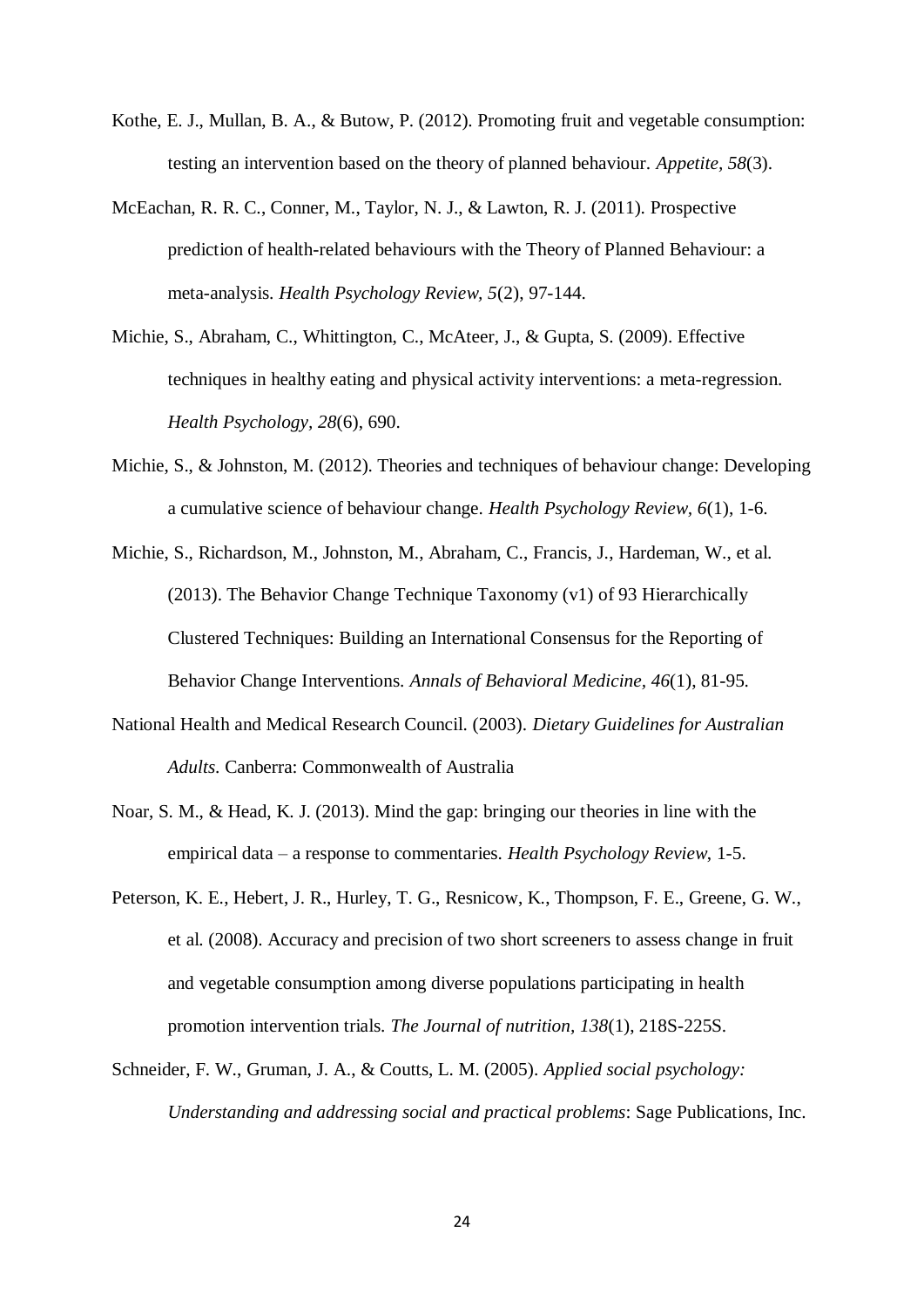- <span id="page-24-3"></span>Schwarzer, R. (1992). Self-efficacy in the adoption and maintenance of health behaviors: Theoretical approaches and a new model.
- <span id="page-24-4"></span>Sheeran, P., Milne, S., Webb, T. L., & Gollwitzer, P. M. (2005). Implementation intentions and health behaviour. In M. Conner & P. Norman (Eds.), *Predicting health behaviour. Research and practice with social cognition models* (pp. 276-323). Berkshire, UK: : Open University Press. .
- <span id="page-24-6"></span>Sniehotta, F., Presseau, J., & Araújo-Soares, V. (2013). Time to Retire the Theory of Planned Behaviour. *Health Psychology Review*, 1-8.
- <span id="page-24-2"></span>Webb, T. L., Joseph, J., Yardley, L., & Michie, S. (2010). Using the internet to promote health behavior change: a systematic review and meta-analysis of the impact of theoretical basis, use of behavior change techniques, and mode of delivery on efficacy. *Journal of Medical Internet Research, 12*(1).
- <span id="page-24-5"></span>Woolcott Research. (2007). *Evaluation of the National Go for 2&5 Campaign*: Prepared for Australian Government Department of Health and Ageing by Woolcott Research Pty Ltd.
- <span id="page-24-0"></span>World Health Organisation. (2002). *The World Health Report: Reducing risks, promoting health.* . Geneva: World Health Organization
- <span id="page-24-1"></span>World Health Organisation. (2004). *Comparative quantification of health risks: Global and regional burden of disease attributable to selected major risk factors*. Geneva: World Health Organisation,.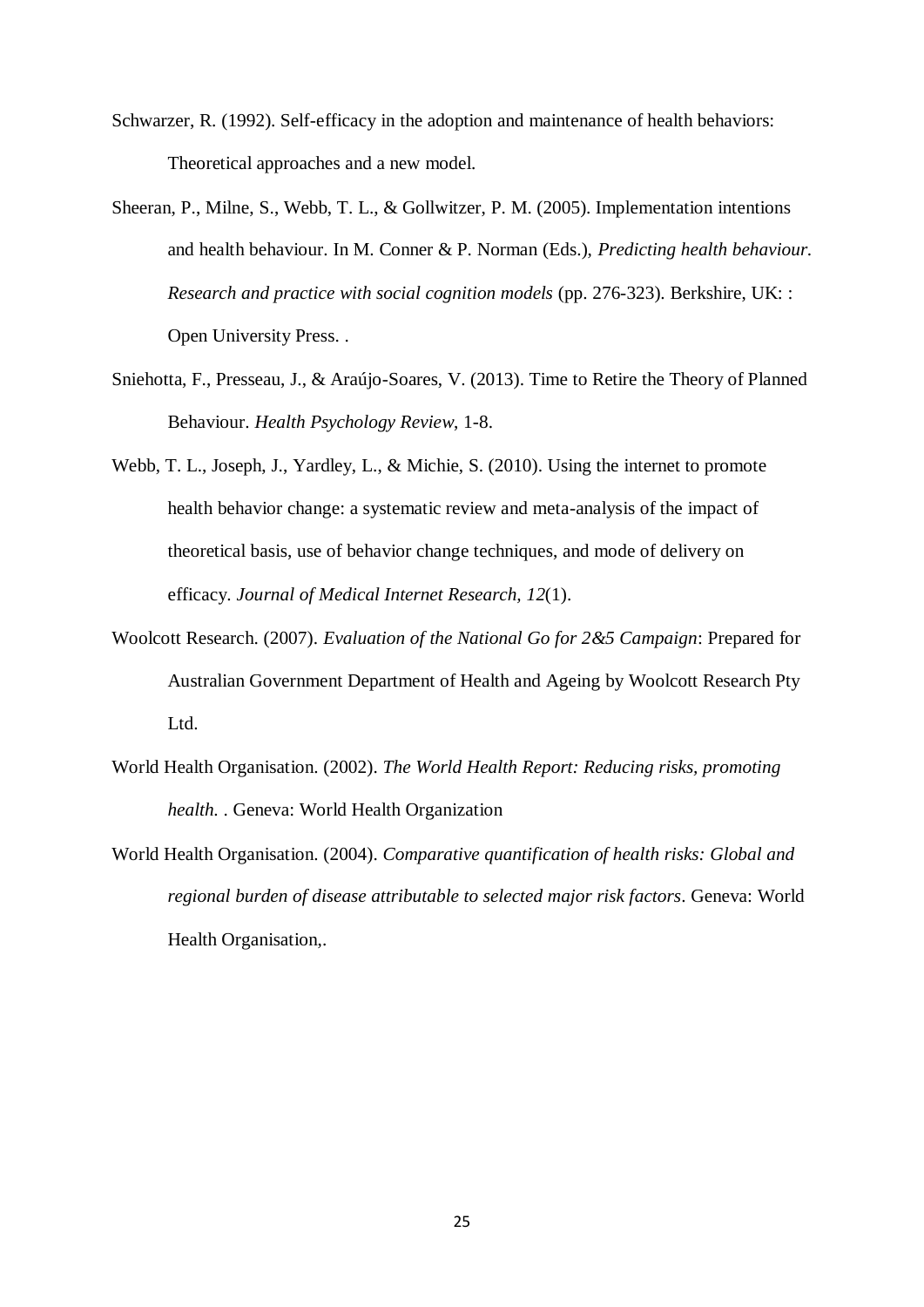| $10010$ 1. Summary<br>TPB<br>variable<br>targeted | Behaviour<br>change<br>technique                                                  | Definition                                                                                                                                                                                                                           | $\cdots$ where $\cdots$<br>Example of how this<br>was applied within<br>Fresh Facts*                                                                                                                                                                                                                                     | Example intervention text<br>using this technique                                                                                                                                                                                                                                                                                                                                                                 |  |
|---------------------------------------------------|-----------------------------------------------------------------------------------|--------------------------------------------------------------------------------------------------------------------------------------------------------------------------------------------------------------------------------------|--------------------------------------------------------------------------------------------------------------------------------------------------------------------------------------------------------------------------------------------------------------------------------------------------------------------------|-------------------------------------------------------------------------------------------------------------------------------------------------------------------------------------------------------------------------------------------------------------------------------------------------------------------------------------------------------------------------------------------------------------------|--|
| Attitude                                          |                                                                                   |                                                                                                                                                                                                                                      |                                                                                                                                                                                                                                                                                                                          |                                                                                                                                                                                                                                                                                                                                                                                                                   |  |
|                                                   | Provide general<br>information on<br>behaviour-<br>health link                    | Information about the<br>relationship between<br>the behaviour and<br>health                                                                                                                                                         | Factual information<br>about the link between<br>fruit and vegetable<br>consumption and<br>health outcomes was<br>provided.                                                                                                                                                                                              | "Did you know that 9% of<br>cancer in Australia is<br>caused by not eating<br>enough fruit and veg?"                                                                                                                                                                                                                                                                                                              |  |
|                                                   | Provide general<br>information on<br>the material<br>consequences<br>of behaviour | Information focusing<br>on what will happen if<br>the person performs<br>the behaviour<br>including the benefits<br>and costs (or negative<br>consequences) of<br>action or inaction,<br>including perceived<br>severity of symptoms | This information was<br>provided from a<br>number of different<br>sources over the course<br>of the intervention.<br>Including "experts"<br>and same age peers<br>who provided<br>information about their<br>own subjective<br>experience of the link<br>between their fruit and<br>vegetable consumption<br>and health. | "Eating at least two<br>servings of fruit and five<br>servings of vegetables each<br>day reduces your risk of<br>cancer as well as slashing<br>your risk of cancer, stroke,<br>heart disease, and obesity."<br>"When you eat junk food<br>you will feel moody, tired<br>and lazy. But if you eat<br>fruit and vegetables you get<br>doses of vitamins that make<br>you feel good"."                               |  |
| Subjective norm                                   |                                                                                   |                                                                                                                                                                                                                                      |                                                                                                                                                                                                                                                                                                                          |                                                                                                                                                                                                                                                                                                                                                                                                                   |  |
|                                                   | Provide<br>information<br>about others'<br>behaviour                              | Information about<br>what other are doing,<br>i.e. indicates that a<br>particular action or<br>sequence of actions is<br>common or<br>uncommon amongst a<br>group                                                                    | Participants were<br>provided information<br>about the fruit and<br>vegetable consumption<br>of same age peers.                                                                                                                                                                                                          | "Most people don't talk<br>about fruit and vegetables<br>with their friends $-$ so they<br>often underestimate the<br>number of people who do<br>consume the recommended<br>quantities of fruit and<br>vegetables. We surveyed<br>healthy young adults -<br>people just like you - as<br>part of Fresh Fact's<br>development. More than<br>65% of healthy young<br>adults eat fruit and<br>vegetables every day." |  |
|                                                   | Provide<br>information<br>about others'<br>approval                               | Information about<br>how other<br>people/specific others<br>judge/approve of the<br>participant's<br>behaviour                                                                                                                       | Stories from other<br>young people were<br>included to provide<br>normative messages<br>about others' approval<br>(TopPicks). These<br>messages included<br>statements designed to                                                                                                                                       | "I eat at least 2 fruit and 5<br>veg every $day -$ and I think<br>everyone should as well"                                                                                                                                                                                                                                                                                                                        |  |

Table 1. Summary of behaviour change techniques used in Fresh Facts

target injunctive norms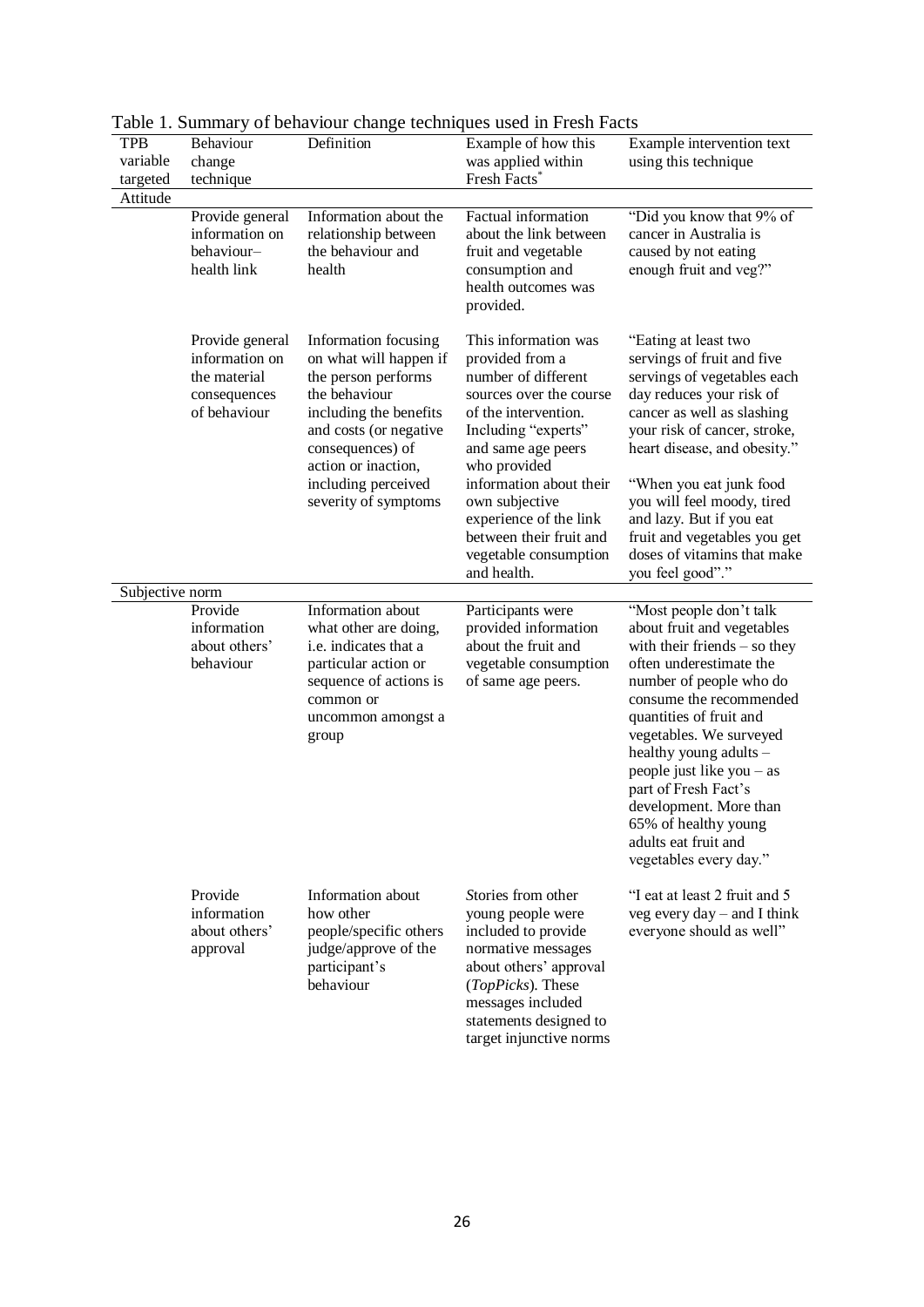|            | Provide<br>opportunities<br>for social<br>comparison | Provide a setting in<br>which social<br>comparison can occur                                                                                                             | Individuals were<br>prompted to compare<br>their own fruit and<br>vegetable consumption<br>to other people they<br>knew and to seek<br>advice and support<br>from individuals who<br>were consuming high<br>quantities of fruit and<br>vegetables                                                                                                                                                                                                                     | "Think about how your<br>friends and family include<br>fruit and vegetables in their<br>lives. How do you measure<br>$up?$ "<br>"If there are people in your<br>life who are especially good<br>at eating well, why not ask<br>them how they do it?<br>Talking to others can give<br>you ideas about how to<br>improve your own habits."                                                                                                                                                                                        |  |  |
|------------|------------------------------------------------------|--------------------------------------------------------------------------------------------------------------------------------------------------------------------------|-----------------------------------------------------------------------------------------------------------------------------------------------------------------------------------------------------------------------------------------------------------------------------------------------------------------------------------------------------------------------------------------------------------------------------------------------------------------------|---------------------------------------------------------------------------------------------------------------------------------------------------------------------------------------------------------------------------------------------------------------------------------------------------------------------------------------------------------------------------------------------------------------------------------------------------------------------------------------------------------------------------------|--|--|
| <b>PBC</b> |                                                      |                                                                                                                                                                          |                                                                                                                                                                                                                                                                                                                                                                                                                                                                       |                                                                                                                                                                                                                                                                                                                                                                                                                                                                                                                                 |  |  |
|            | Arguments to<br>bolster self-<br>efficacy            | Involves telling the<br>person that they can<br>successfully perform<br>the behaviour, arguing<br>against self-doubts<br>and asserting that they<br>can and will succeed | Fresh Facts content<br>consistently<br>emphasised that<br>consumption of fruit<br>and vegetables was<br>easy to perform and<br>achievable for the<br>individual                                                                                                                                                                                                                                                                                                       | "If they can do it, you<br>can too!"<br>"[suggested technique]<br>makes it easy"                                                                                                                                                                                                                                                                                                                                                                                                                                                |  |  |
|            | Provide<br>instruction                               | Telling participants<br>how to perform a<br>behaviour or<br>preparatory<br>behaviours, e.g.<br>instructions providing<br>"tips"                                          | Young adults who took<br>part in the early stages<br>of fruit and vegetables<br>reported that storage of<br>fresh fruit and<br>vegetables was a major<br>barrier to the regular<br>consumption of<br>adequate quantities of<br>fruit and vegetables.<br>Participants were<br>provided with<br>instruction and "tips"<br>designed to increase<br>perception of control<br>by encouraging<br>consumption of fruit<br>and vegetables that did<br>not present this threat | "Fresh fruit and vegetables<br>taste great $-$ but they are<br>not the only option. One<br>easy way to increase the<br>amount of fruit and<br>vegetables you eat without<br>having to go to the shops all<br>the time is to eat tinned,<br>frozen, or dried fruits and<br>vegetables This makes it<br>even easier to eat well.").<br>"For me the best way to eat<br>well is to plan ahead. I<br>order my food online and<br>always order a variety of<br>fresh, frozen and tinned<br>produce  Having variety<br>makes it easy". |  |  |

\*Note examples are not exhaustive, each technique was applied in a number of different ways over the course of the intervention.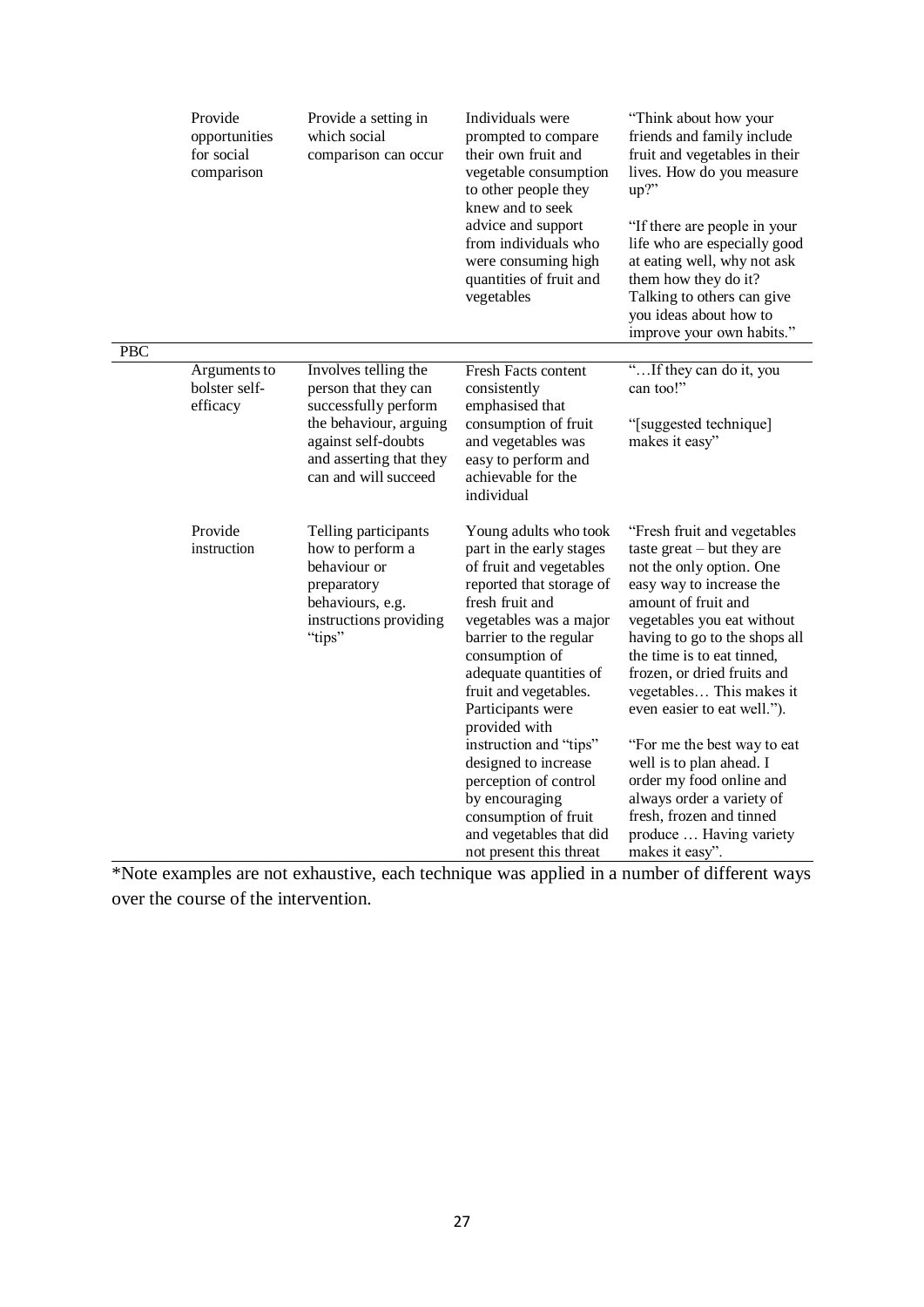| Demographic Characteristic        | $\mathbf N$    | $\%$    |
|-----------------------------------|----------------|---------|
| Gender                            |                |         |
| Female                            | 135            | 83.3    |
| Male                              | 27             | 16.7    |
| <b>Living Situation</b>           |                |         |
| With parents                      | 127            | 78.4    |
| With friends                      | 14             | 8.6     |
| Residential college               | 6              | 3.7     |
| Alone                             | $\tau$         | 4.3     |
| With partner                      | $\mathbf{1}$   | 0.6     |
| Ethnicity                         |                |         |
| Australian                        | 76             | 46.9    |
| Northeast Asian                   | 41             | 25.3    |
| Southeast Asian                   | 12             | 7.4     |
| Southern and Eastern European     | 5              | 3.1     |
| Southern and Central Asian        | $\overline{7}$ | 4.3     |
| Northwest European                | $\overline{7}$ | 4.3     |
| North African and Middle Eastern  | $\overline{7}$ | 4.3     |
| New Zealander or Pacific Islander | $\overline{2}$ | $1.2\,$ |

Table 2. *Demographic Characteristics of the Baseline Sample recruited from the University of Sydney in 2011*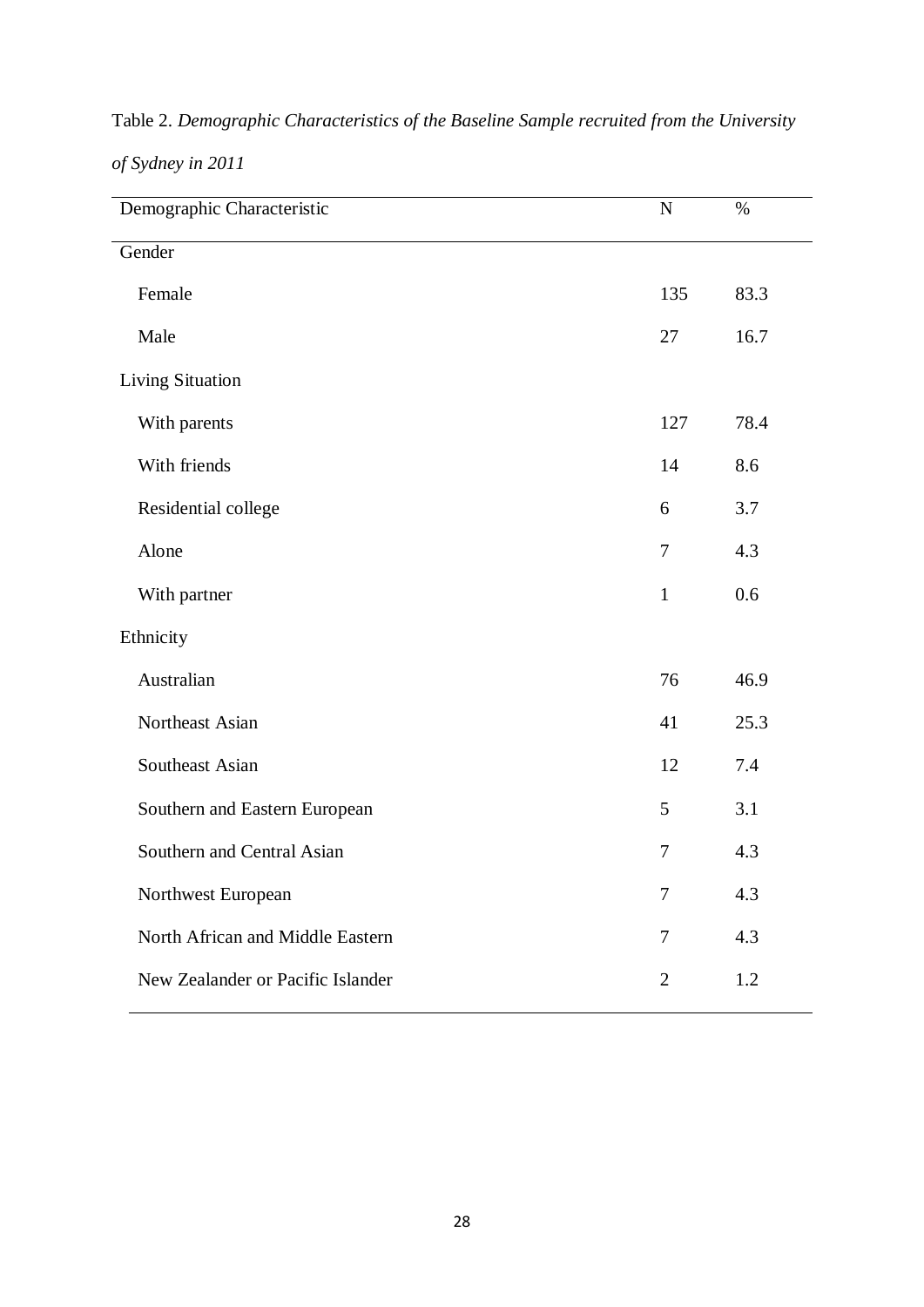Table 3 *Means (Standard Deviations) for Theory of Planned Behaviour Variables and Behaviour at Time 1 and Time 2 by Condition among participants recruited from the University of Sydney in 2011*

|                                  | <b>Baseline</b> |              | Follow-up |              |  |
|----------------------------------|-----------------|--------------|-----------|--------------|--|
|                                  | Control         | Intervention | Control   | Intervention |  |
| Fruit and vegetable servings/day | 4.59            | 4.69         | 5.02      | 5.31         |  |
|                                  | (2.22)          | (1.92)       | (2.10)    | (2.08)       |  |
| Intention                        | 67.36           | 70.29        | 74.43     | 77.91        |  |
|                                  | (22.89)         | (17.25)      | (20.48)   | (13.96)      |  |
| Perceived behavioural control    | 81.43           | 81.98        | 84.51     | 84.67        |  |
|                                  | (15.7)          | (14.8)       | (12.74)   | (12.08)      |  |
| Attitude                         | 91.38           | 89.66        | 90.72     | 91.17        |  |
|                                  | (10.48)         | (10.39)      | (10.32)   | (9.72)       |  |
| Subjective norm                  | 68.18           | 66.63        | 73.77     | 76.23        |  |
|                                  | (14.77)         | (15.85)      | (15.37)   | (12.26)      |  |

*Note:* scores on intention, perceived behavioural control, attitude and subjective norm scales range from 1-100.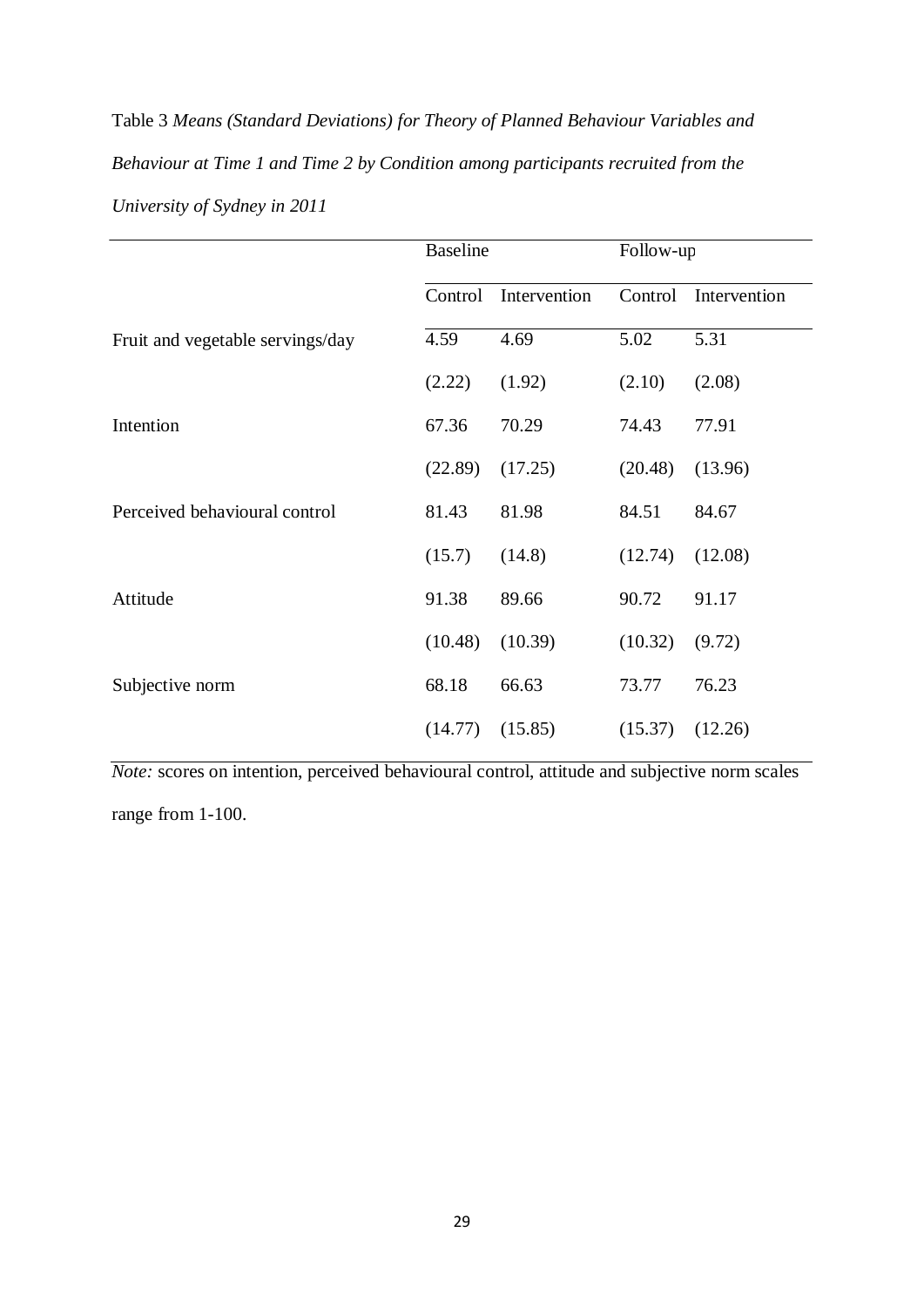|                                               |          | $\overline{2}$ | 3        | 4        | 5       | 6       | 7       | 8       | 9              | 10             | 11                       | 12                       | 13       | 14       | 15       |
|-----------------------------------------------|----------|----------------|----------|----------|---------|---------|---------|---------|----------------|----------------|--------------------------|--------------------------|----------|----------|----------|
| 1. Time 1 attitude                            |          | $.32**$        | 0.20     | $.31**$  | $.26*$  | $.66**$ | $.32**$ | $.30*$  | $.41**$        | 0.19           | $-.44**$                 | 0.04                     | 0.05     | 0.00     | $-0.08$  |
| 2. Time 1 subjective<br>norm                  | $.26*$   |                | $.35**$  | $.59**$  | $.36**$ | 0.23    | $.64**$ | $.34**$ | $.54**$        | $.35***$       | $-0.10$                  | $-.38**$                 | $-0.18$  | $-0.16$  | $-0.01$  |
| 3. Time 1 perceived<br>hehavioural control    | $.38**$  | $.28*$         |          | $.43**$  | $.26*$  | $.26*$  | $.26*$  | $.64**$ | $.32**$        | 0.07           | 0.07                     | $-0.14$                  | $-.66**$ | $-0.23$  | $-.24*$  |
| 4. Time 1 intention                           | 0.19     | .49**          | $.48**$  |          | $.40**$ | 0.24    | $.52**$ | $.47**$ | $.63**$        | $.28*$         | $-0.14$                  | $-0.06$                  | $-0.12$  | $-.57**$ | $-0.12$  |
| 5. Time 1 fruit and<br>vegetable consumption  | $-0.11$  | $.35**$        | 0.10     | $.35**$  |         | 0.22    | 0.18    | $.36**$ | $.28*$         | $.49**$        | $-0.05$                  | $-0.18$                  | $-0.04$  | $-0.19$  | $-.54**$ |
| 6. Time 2 attitude                            | $.69**$  | $.27*$         | $.48**$  | 0.22     | 0.00    |         | $.37**$ | $.45**$ | $.303*$        | 0.01           | $.38**$                  | 0.17                     | 0.12     | 0.02     | $-0.22$  |
| 7. Time 2 subjective<br>norm                  | 0.22     | $.55**$        | $.39**$  | $.48**$  | 0.12    | $.36**$ |         | $.42**$ | $.55***$       | 0.24           | 0.05                     | $.47**$                  | 0.08     | $-0.06$  | 0.04     |
| 8. Time 2 perceived<br>hehavioural control    | $.39**$  | $.37**$        | $.74**$  | $.43**$  | 0.19    | $.57**$ | $.52**$ |         | $.43**$        | 0.07           | 0.17                     | 0.12                     | 0.16     | $-0.13$  | $-.31*$  |
| 9. Time 2 intention                           | 0.24     | $.35**$        | $.43**$  | $.57**$  | $.37**$ | $.43**$ | $.48**$ | $.49**$ | $\overline{a}$ | 0.09           | $-0.14$                  | 0.04                     | 0.02     | $.28*$   | $-0.20$  |
| 10. Time 2 fruit and<br>vegetable consumption | $-0.13$  | $.30*$         | 0.02     | $.27*$   | $.67**$ | 0.06    | 0.18    | 0.17    | $.35**$        | $\overline{a}$ | $-0.22$                  | $-0.12$                  | $-0.03$  | $-.26*$  | $.47**$  |
| 11. Change in attitude                        | $-.52**$ | $-0.11$        | 0.02     | $-0.01$  | 0.12    | $.25*$  | 0.13    | 0.16    | 0.19           | 0.24           | $\overline{\phantom{0}}$ | 0.17                     | 0.08     | 0.03     | $-0.17$  |
| 12. Change in<br>subjective norm              | $-0.16$  | $-.65**$       | $-0.07$  | $-0.20$  | $-.26*$ | 0.02    | $.28*$  | 0.05    | 0.04           | $-0.18$        | 0.24                     | $\overline{\phantom{a}}$ | $.30*$   | 0.11     | 0.06     |
| 13. Change in<br>perceived behavioural        | $-0.12$  | $-0.08$        | $-.53**$ | $-0.10$  | $-0.01$ | 0.02    | 0.09    | 0.17    | 0.00           | 0.19           | 0.18                     | 0.17                     |          | 0.17     | 0.01     |
| control<br>14. Change in intention            | $-0.01$  | $-.32**$       | $-0.13$  | $-.64**$ | $-0.15$ | 0.15    | $-0.11$ | $-0.05$ | $.25*$         | 0.02           | 0.19                     | $.27*$                   | 0.12     |          | $-0.05$  |

Table 4. *Bivariate correlations between theory of planned behaviour variables at each time point and between change in theory of planned* 

*behaviour variables for entire cohort recruited from the University of Sydney in 2011*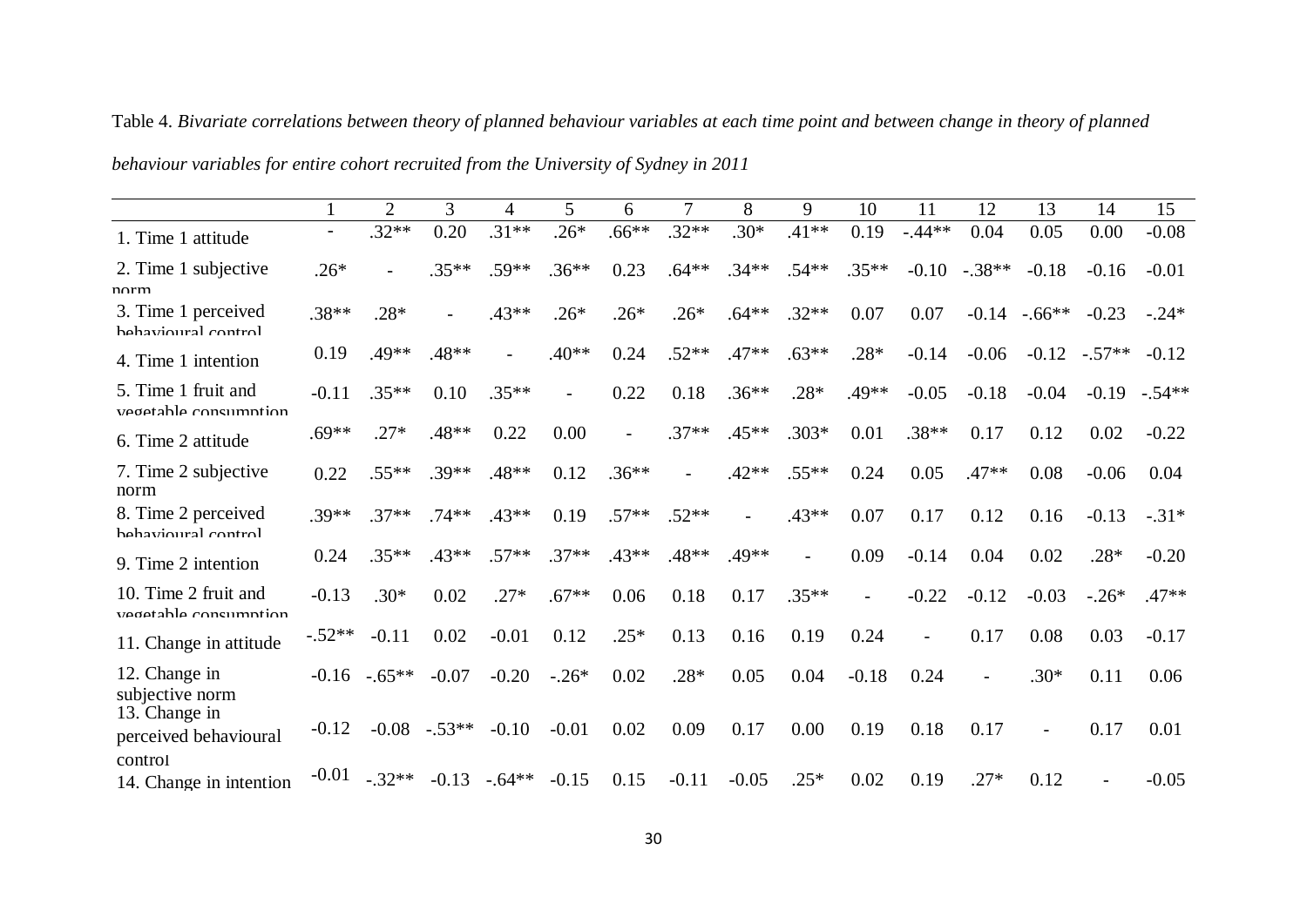15. Change in fruit and vegetable consumption  $-0.07$   $0.01$   $-0.17$   $-0.16$   $-0.30*$   $0.07$   $0.09$   $0.00$   $0.02$   $0.51**$   $0.17$   $0.08$   $0.25*$   $0.21$   $-0.05$ 

\*\* Correlation is significant at the 0.01 level, \* Correlation is significant at the 0.05 level. Control group correlations: above the diagonal. Intervention group correlations: below the diagonal.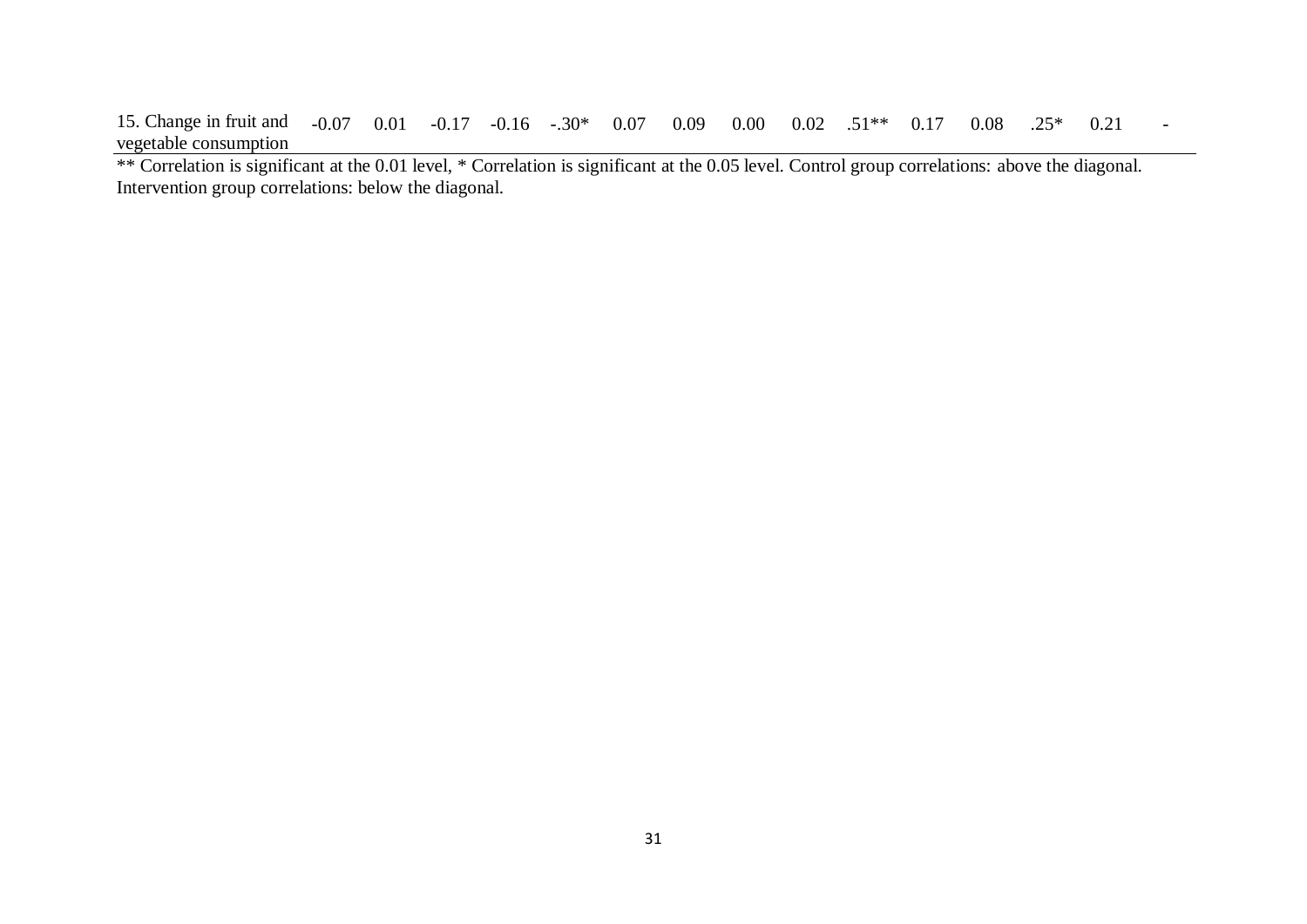

*Figure 1.* CONSORT Diagram: Flow of the participants through the study.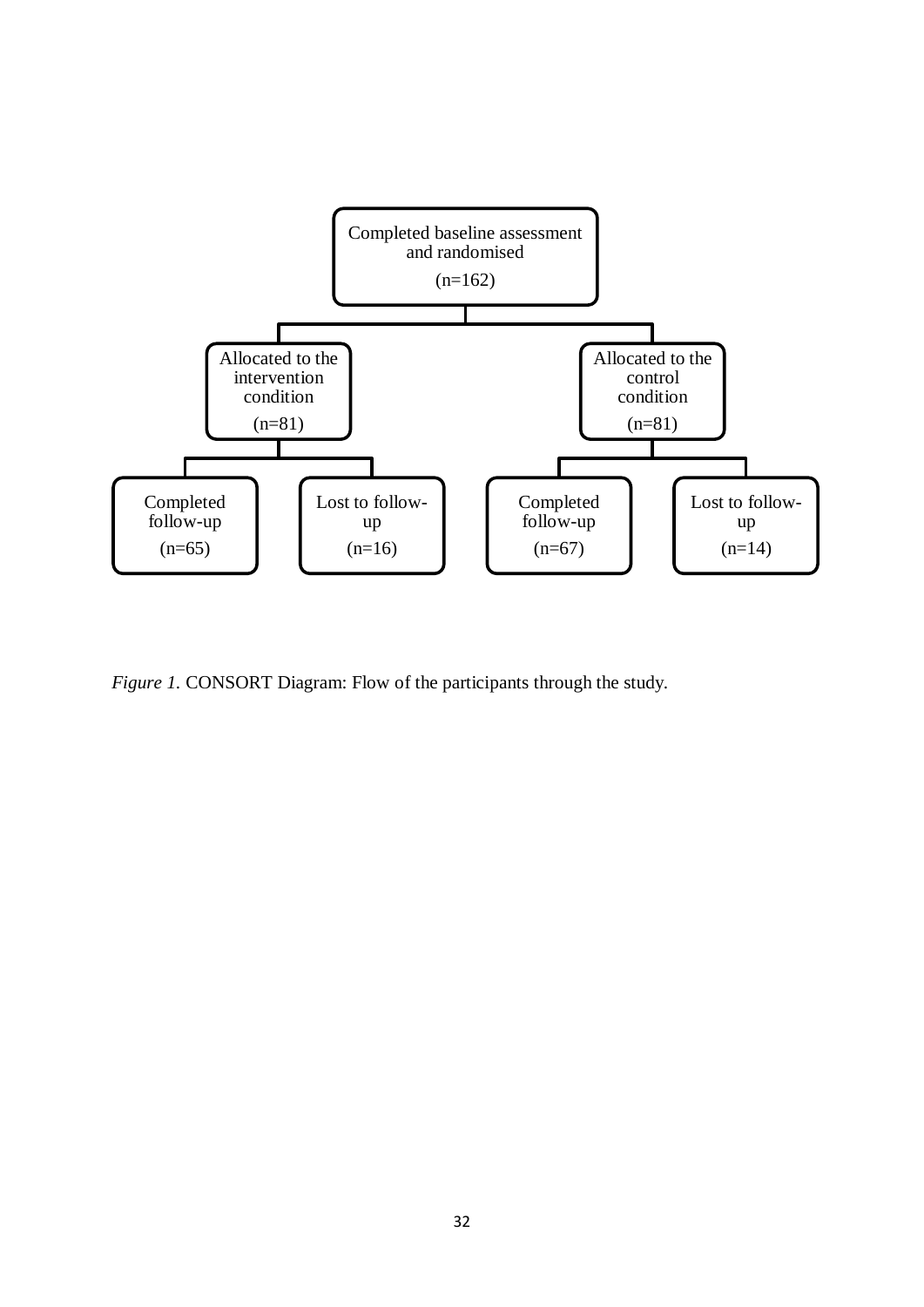## **Appendix A**

### **Sample Fresh Facts intervention message text**

# Hi [Participant Name]

### Did you know?

Many people don't know about the links between fruit and vegetable intake and disease.

Did you know that 9% of cancer in Australia is caused by not eating enough fruit and veg?

Eating at least two servings of fruit and five servings of vegetables each day reduces your risk of cancer as well as slashing your risk of cancer, stroke, heart disease, and obesity.

## Increasing your fruit and vegetable consumption one step at a time

For most people, increasing fruit and vegetable consumption is about making small changes to their life. You can increase your fruit and vegetable consumption – and improve your health – by making lots of little changes.

A 200ml glass of juice is serving of fruit. Adding a glass of juice to your day is an easy and quick way to up your fruit intake. Why not add a glass of juice to your breakfast every day this week?

Remember, each serving of fruit and vegetables you add to your day is doing you good.

# Hannah's TopPick

*Fresh Facts is all about helping young people improve their eating habits. To keep you on track we include advice and success stories from other people who've done Fresh Facts before. Today's TopPick is from Hannah, 19.*

"After Fresh Facts, I eat at least 2 fruit and 5 veg every day – and I think everyone should as well. I really believe you are what you eat. When you eat junk food you will feel moody, tired and lazy. But if you eat fruit and vegetables you get doses of vitamins that make you feel good".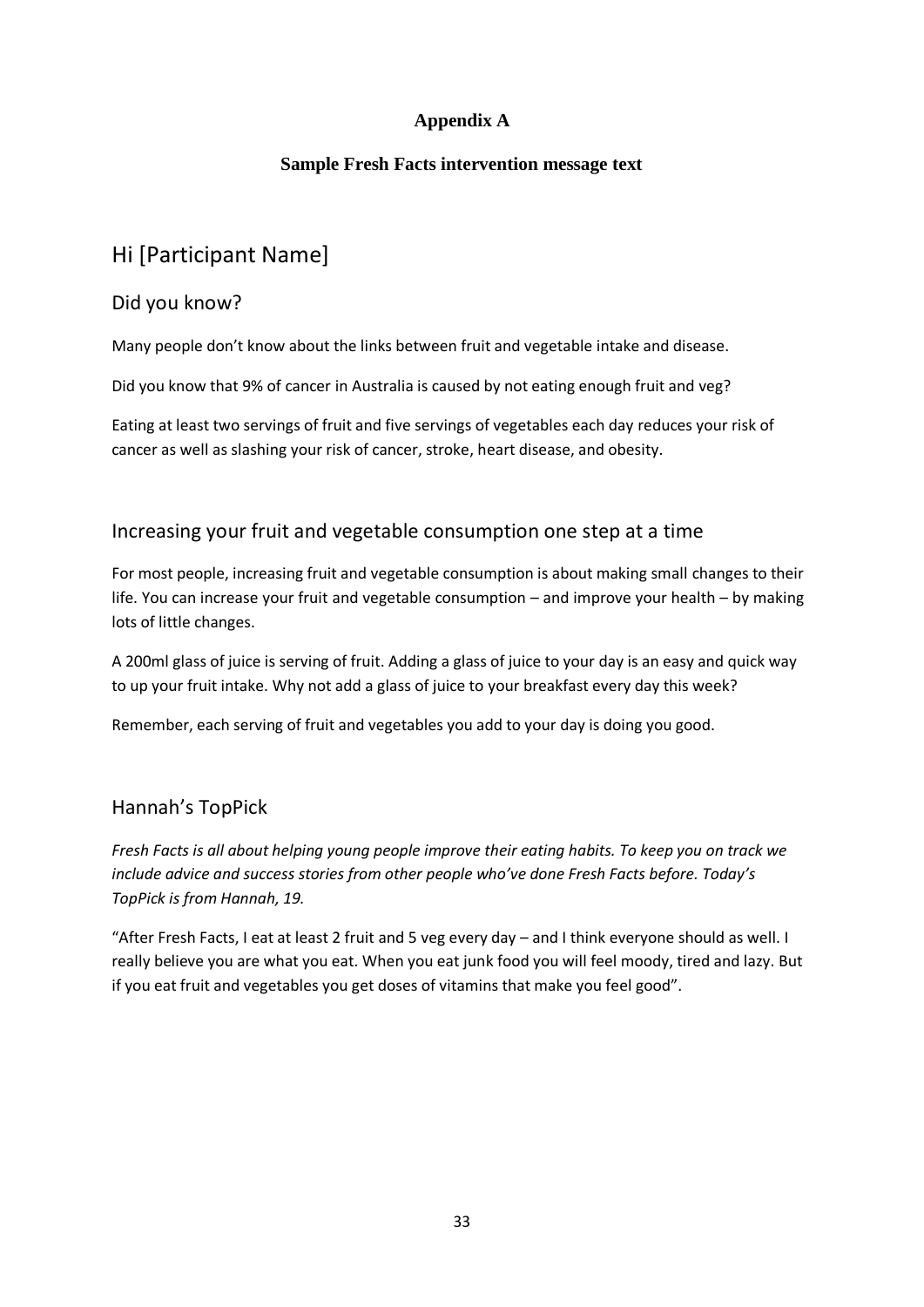# Hi [Participant Name]

## How do you measure up?

When trying to increase your fruit and vegetable intake it can be helpful to think about the eating habits of other people in your life.

Think about how your friends and family include fruit and vegetables in their lives. How do you measure up?

If there are people in your life who are especially good at eating well, why not ask them how they do it? Talking to others can give you ideas about how to improve your own habits.

## Sam's TopPick

*Fresh Facts is all about helping young people improve their eating habits. To keep you on track we include advice and success stories from other people who've done Fresh Facts before. Today's TopPick is from Sam, 18.*

"Eating a variety of fruit and veg is important to maintain optimal health and keeps me from getting sick. Eating well helps me have a healthy immune system by making sure I get all the vitamins and minerals I need. It keeps me healthy and makes sure I always look and feel my best".

### Did you know?

Fresh fruit and vegetables taste great – but they are not the only option. One easy way to increase the amount of fruit and vegetables you eat without having to go to the shops all the time is to eat tinned, frozen, or dried fruits and vegetables.

Did you know that frozen peas are better for you than fresh peas you buy at the supermarket?

Lots of fruit and veg are as good for you – if not better – when you buy them frozen. This is because when foods are snap frozen all the nutrients are locked in. This makes it even easier to eat well.